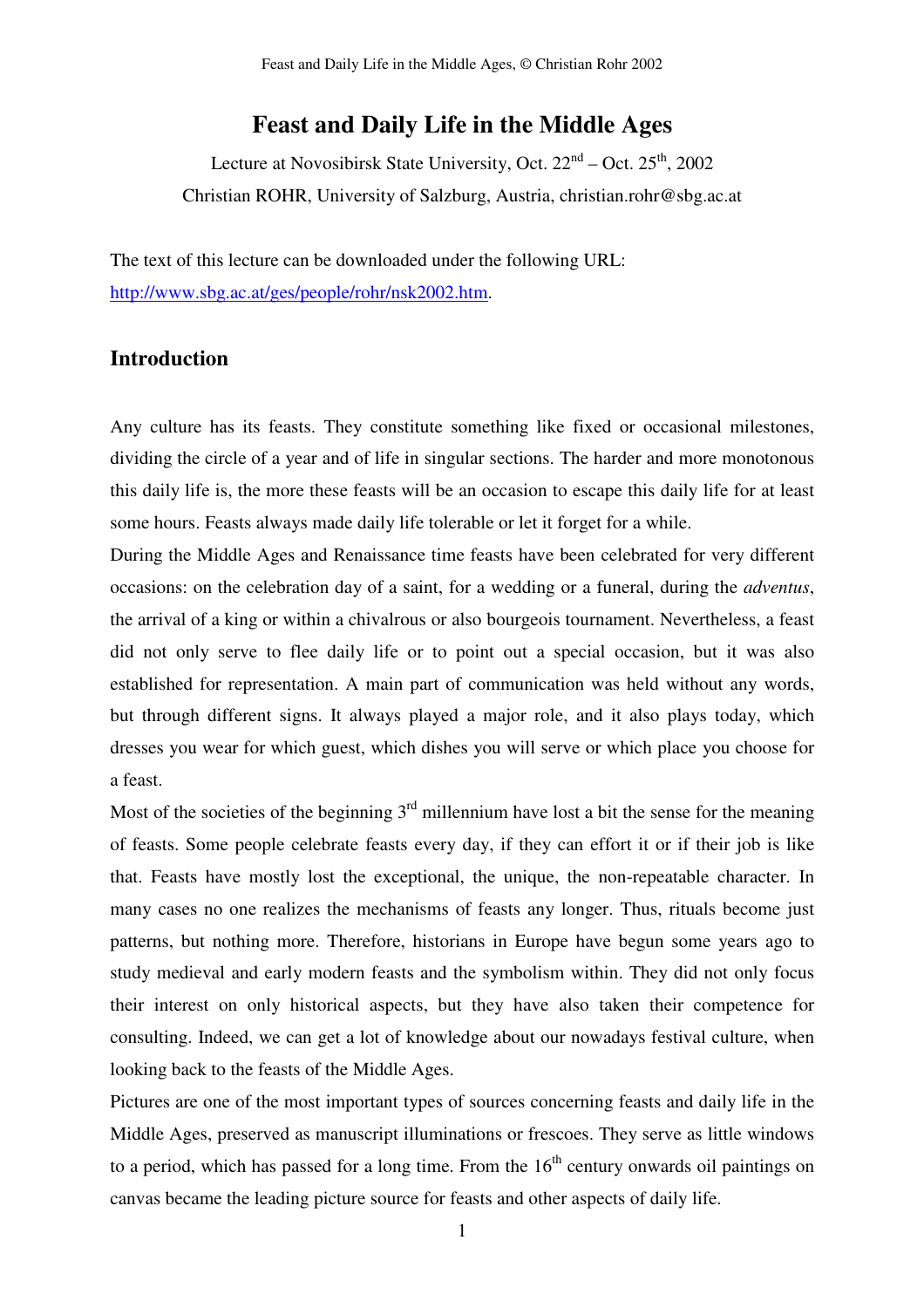# **What is a feast? Some general considerations**

Any of us knows, what a feast is – or don't you? Searching for a definition you may look into an encyclopedia, but mostly you will be disappointed. The definition only consists of a list of occasions, which people in former or present times used to celebrate feasts, but a definition itself is missing. So, the meaning of "feast" remains diffuse.

From an anthropological point of view man is the "being, who celebrates", as German scholar Uwe Schultz has declared. In the beginning there is the religious feast, making man a celebrating being, but even in early times men started to celebrate half-religious or nonreligious feasts. Man is able to celebrate feasts, presumably because he is able to get into distance to himself and his actions. As the only "animal" he is able to leave his daily life aside and to escape from it for some time. In this sense, a feast constitutes a "moratorium to daily life", which is essential for the "eccentric" human being, as German philosopher Odo Marquard has defined.

Based on this obvious need it is necessary to delimitate the feast from daily life, but also daily life from the feast. If a feast stops to stand out from daily life, if it stops to be a feast, if it replaces daily life, any festival culture is lead ad absurdum. The feast consists of the differentiation from daily life, but on the other hand it cannot become the whole reality, and reality cannot become a permanent feast. So, an "absolute" feast, which makes the earth a permanent heaven, would be contradictory to the primary need of the eccentricity of man such as also the complete lack of feasts would be.

Any occasion for a feast has originally been connected with a specific religious behaviour, even if it has been celebrated for very different reasons: the feast for a goddess, the feasts during the rural course of the year, the so-called rites de passage, that is the feasts celebrating the transition from one part of life to another, and the feasts serving as a valve to escape from hard daily life. Defining a feast as a "moratorium to daily life", however, anything will become a feast, which is different to daily life: a weekend trip to the artificial world of a zoo, a vacation travel and even exercising sports.

Community constitutes a second important criterion of a feast: There cannot exist a feast in a quiet, solitude atmosphere, no feast is celebrated alone or even among two persons. A feast will always need a public, either within the family or within a bigger community. Also a wedding cannot be defined as a feast, if it takes place only among the wedding couple, the priest or wedding officer, and two witnesses of the marriage. The relevant criterion is much more the feast, in which a larger group of people participates. Normally there is a large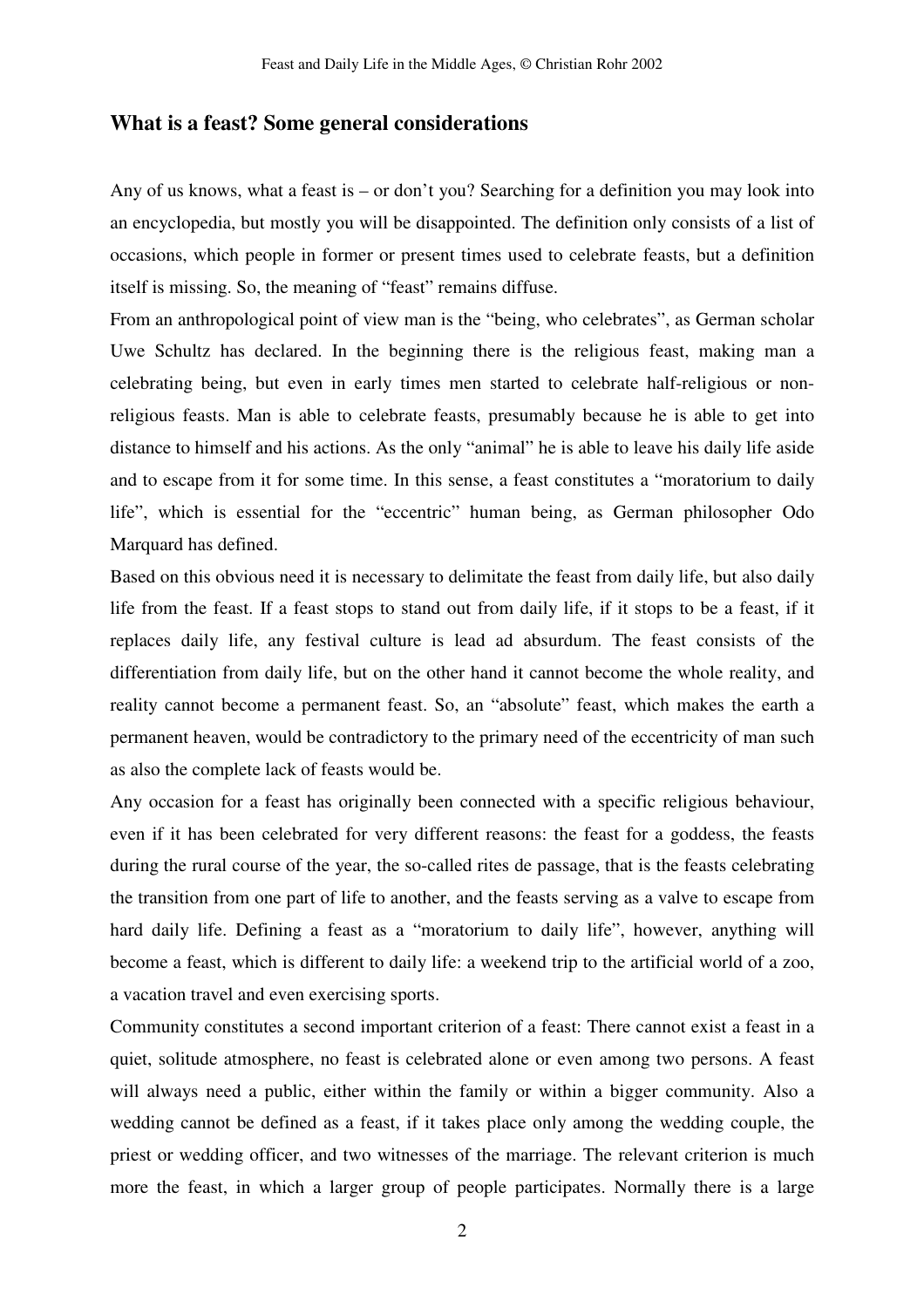banquet in the centre, constituting community. Actually we cannot imagine a feast without a banquet; even if the reason for the feast is a funeral, people come together for a funeral repast, as if it was more important to celebrate that the participants are still together in the survivors' community.

Ethnology has pointed out the tendency in numerous cultures to spend "non-sensible amounts" for a feast. The waste for baptisms, weddings, funerals and pilgrimages had sometimes been so enormous that people risked liabilities for many years. In fact, especially a private feast had sometimes the function to delete the extant social hierarchy symbolically and to break the financial limits.

Another criterion of any feast is its transitoriness. In baroque times it has even been one of the principles of a feast that it was absolutely unique. Therefore these feasts are mostly well documented, either by written or painted sources. So, if we consult the sources, we will normally get information about the exceptional and not about daily life. We will never know, how much we can reconstruct daily life from these sources.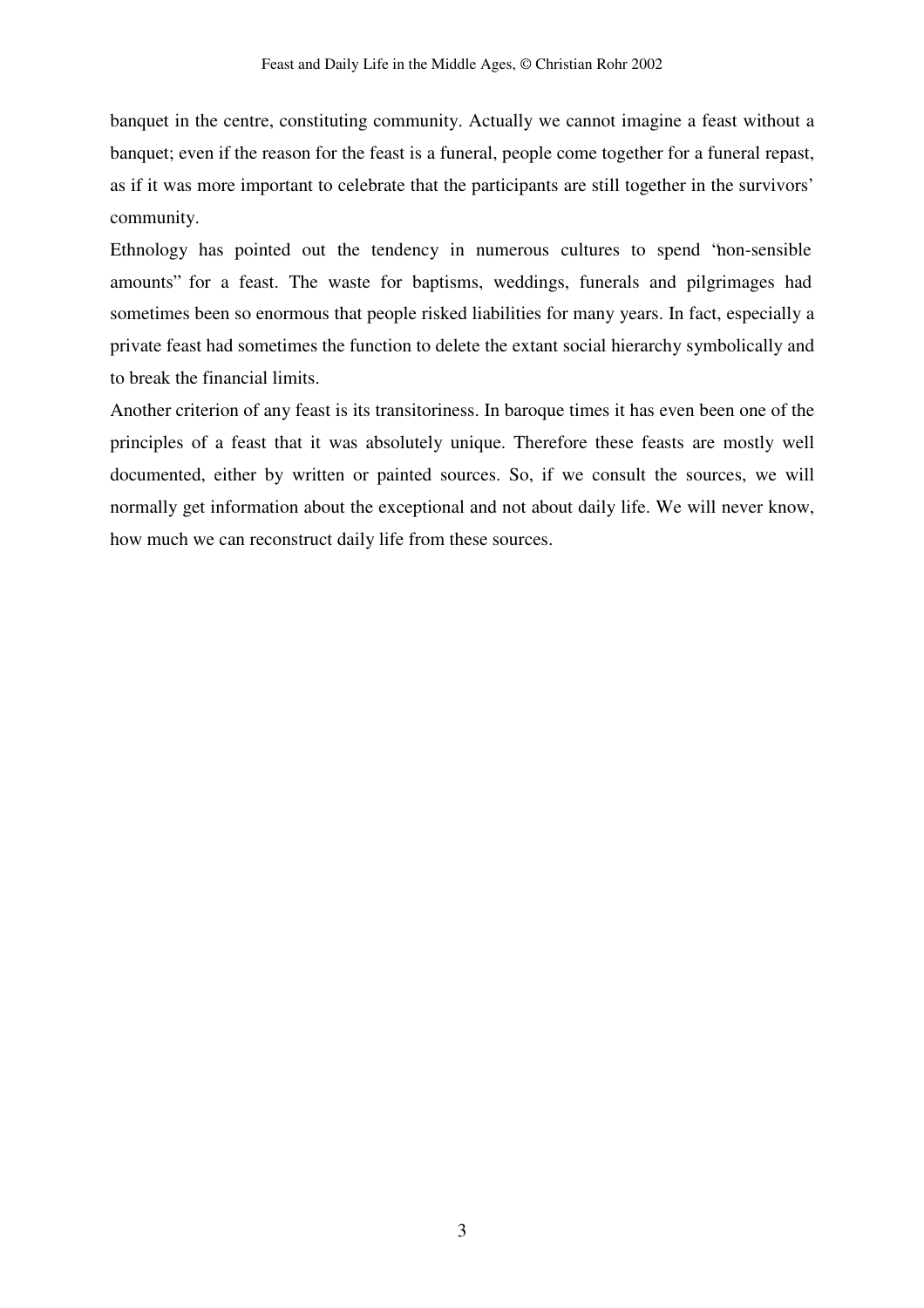# **Feasts in the Middle Ages**

#### **Occasions**

There are several groups of medieval feasts, although we have to consider that any type of feast can also be distributed to several classes. So, the model of classes will only serve to bring some order in my lecture.

The first group includes the mainly religious feasts during the course of the year. On the one hand we have to look at each Sunday. Since the story of the creation of world, preserved in the book of Genesis, the seventh day of the week had to be celebrated as "the day of the Lord". During the third century A.D. the Jewish Sabbath had been replaced in early Christian church by the Sunday, the day of the resurrection of Jesus Christ. So, Sunday constituted a regularly repeated exit from daily life.

In addition to the Sundays there had been celebration days of the church. A special position and meaning had been given to the three so-called feasts of the Lord, that is Christmas, Easter and Whitsunday. But also some other feasts connected with the life of Christ, such as Epiphany (which serves until now as the Christmas date of the orthodox churches), the Ascension of the Lord, and the commemoration days of the most important saints had become fixed feasts during the year. During the Middle Ages people celebrated the commemoration days of Mary, such as Mary's Candlemas on February 2<sup>nd</sup>, Mary's Ascension on August 15<sup>th</sup>, Mary's Birth on September  $8<sup>th</sup>$  and Mary's Conception on December  $8<sup>th</sup>$ , but also the commemoration days of the apostles Peter and Paul on June 29<sup>th</sup> and the days of other apostles, the days of martyrs such as Stephen on December  $26^{th}$  and Lawrence on August  $10^{th}$ , the day of the Frankish national saint Martin on Nov.  $11<sup>th</sup>$  and the day of the archangels Michael, Gabriel and Raphael on September 29<sup>th</sup>. I will show afterwards that these days have also been used for non-religious purposes, for instance as the days to deliver annual tributes.

A second group consisted of exactly these feasts, which on the one hand had a religious character, but on the other hand constituted special days in the rural course of the year. As about 90 percent of the population of the Middle Ages had been working in agriculture or related professions, these feasts concerned the whole society, and even the rest of society, such as the inhabitants of the towns, the clergy and the aristocratic, had been closely connected with this rural rhythm of life, so that they also celebrated these days. The rural feasts were celebrated for sowing and harvest, but also, when the annual tributes, the *decimae* or tenth part of the profit, had to be delivered. According to the products this day had been on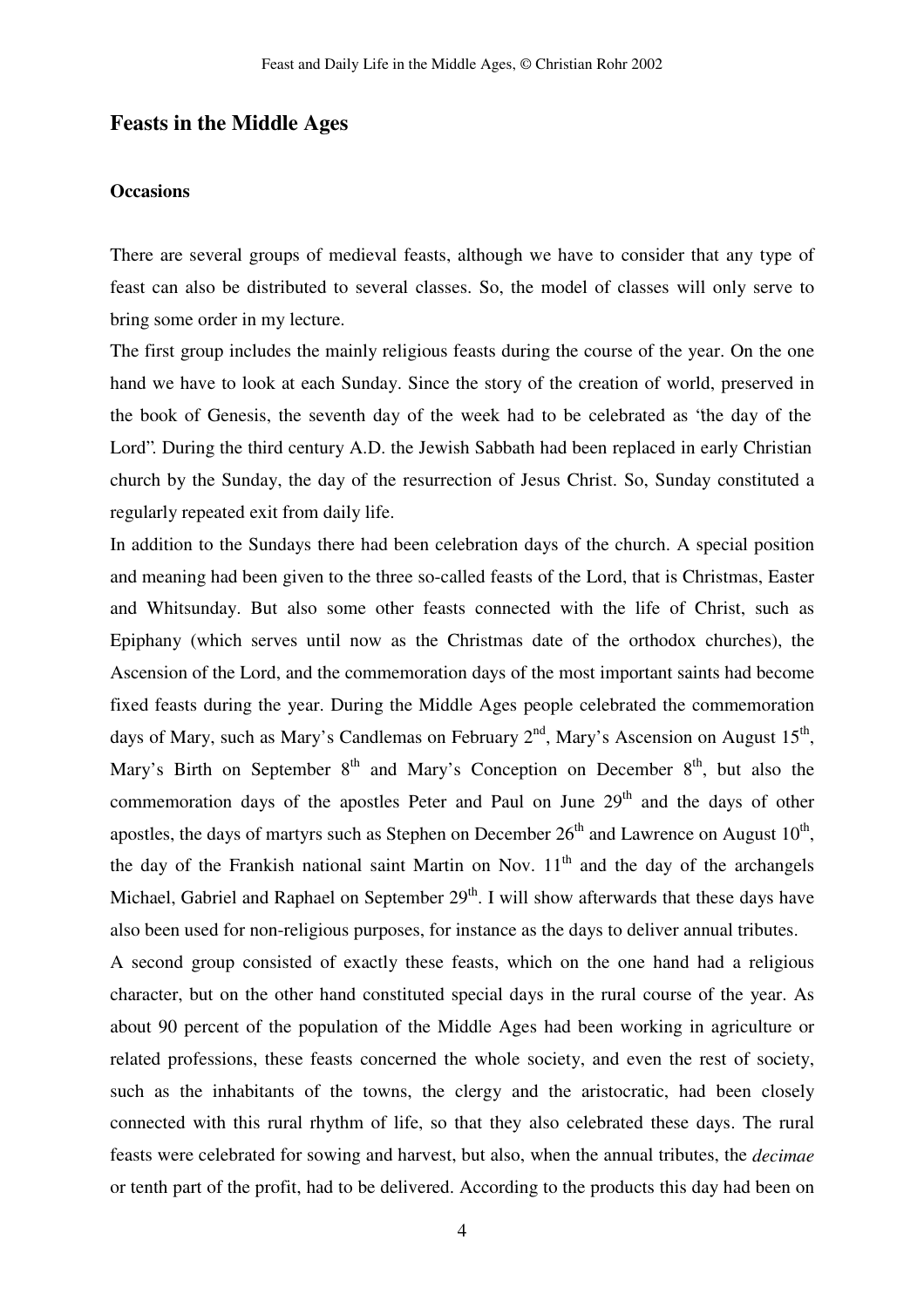the feast of Michael (on September 29<sup>th</sup>), of Martin (on November 11<sup>th</sup>) or on Mary's Candlemas (on February  $2<sup>nd</sup>$ ). Some of these feasts are also alive today, at least in the socalled farmer's rules, connecting a commemoration day with a specific action or weather.

Another group of feasts concerned the private sphere, but also these feasts were based on religious ones. Like in many other cultures, the transition into a new part of life had been celebrated, and is celebrated until now. The beginning of a new life was marked with the baptism and a childbed feast. The beginning adult's age, however, had not been such a clear milestone like in African or American Indian cultures, but the wedding became a very special feast in any case: For most of the girls this celebration constituted the integration within the community of adults, whereas for young men the wedding often took place a long time after reaching adult's age, especially for craftsmen. At least, death was the last transition from the world of the alive to the world of the dead. Besides the wedding, the funeral became the most expensive feast within the circle of life.

Beside these religious and private feasts, there existed various public feasts, even if also these feasts contained religious and private elements; any distinction of these groups is a fluid one. For instance, a wedding normally became a feast for the whole village. On the other hand any fair or a kermis had a religious background, and even carnival or the so-called Fastnacht were understood as the "crazy period" before the forty days of Lent before Easter.

When the feudal and the chivalrous system had been fully established during the High Middle Ages, these leading social groups had to find an identity of their own by celebrating courtly feasts. So, they distinguished themselves from the rest of the people. Aristocratic festival culture, consisting of tournaments, courtly poetry and music, but also of expensive banquets, was shown openly to the public, representing the own personality or the own social group in general. Town citizens and craftsmen, however, were organized in brotherhoods and guilds; they demonstrated their community by celebrating common procession, such as on the commemoration day of the patron saint of their town or of their profession.

The emperor or king had a special need of representation, when travelling from one town to another. Entering a town, his arrival, the so-called *adventus*, became a big spectacle. In this way he sovereign demonstrated his power, yet he had to show it like that, because this event was the only possibility to show his status not only to a small group of aristocrats, but to the entire population. So, the king did not only arrive: he appeared.

5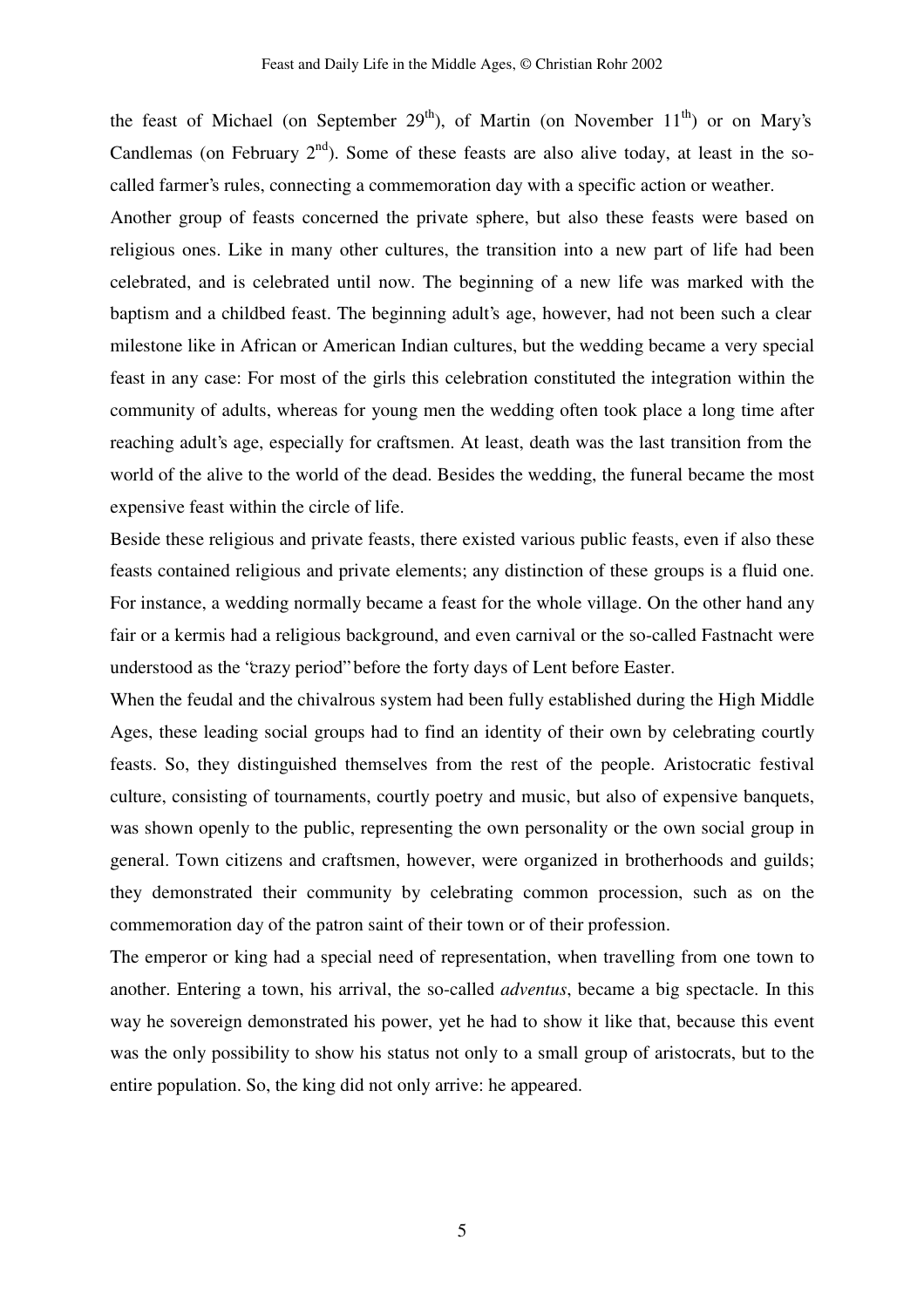#### **Feast and daily life**

Defining a feast as the opposite of daily life, the moratorium, we will nowadays only be able to distribute a day or an event either to the one or to the other side. According to medieval thinking, however, this contrast became, in fact, blurred all the time. Daily life was divided into sections by the periodical feasts, but in this way daily life also referred to them. Feasts also had social and political functions. So, feast and daily life together constituted the whole medieval world.

We may consider that the people living in the Middle Ages were free of labour on about 80 to 100 days a year. The amount of commemoration days, which were celebrated beside the 52 Sundays of a year, varied between 40 and about 60. Especially after the most important religious feasts, such as Christmas, Easter and Whitsunday, people did not work for a whole week.

Work was forbidden on these days, including not only the work of the peasants and craftsmen, but also even female textile work at home. It was also prohibited to hold a fair or a judicial hearing, and also profane professions such as battles or travels were forbidden in many regions. In some penitentials (these are books including strong living rules for clergy and lay people and also the consequences, if they failed to do so) even sexual contact was forbidden on Sundays. So, the festival calendar deeply influenced also daily working and living.

There is much evidence that people did not always keep the duty to go to Holy Mass and to retain from work on Sundays and other religious feasts, because this question is often mentioned in different types of written and painted sources, containing complaints of clergymen that rules were not followed. Sometimes even miracles had to bring back people to obtain the Sunday rest. Gregory of Tours, maybe the most important early medieval Frankish chronicler (538-594), wrote in his "Historia Francorum" that the Frankish city of Limoges had been destroyed by a tremendous lightning in 591, because the citizens had not paid attention to the Sunday rest, but had done even public work. From the High and Late Middle Ages there are preserved several frescoes with a so-called "Celebration day Christ", showing Jesus Christ surrounded with all the tools people were not allowed to use on Sundays.

During the Late Middle Ages, however, merchants tried to optimise their profits, and therefore they tried to reduce the days without work. Even Martin Luther had started an attempt to remove all commemoration days beside the Sundays, but finally he also accepted the commemoration days of the most important saints.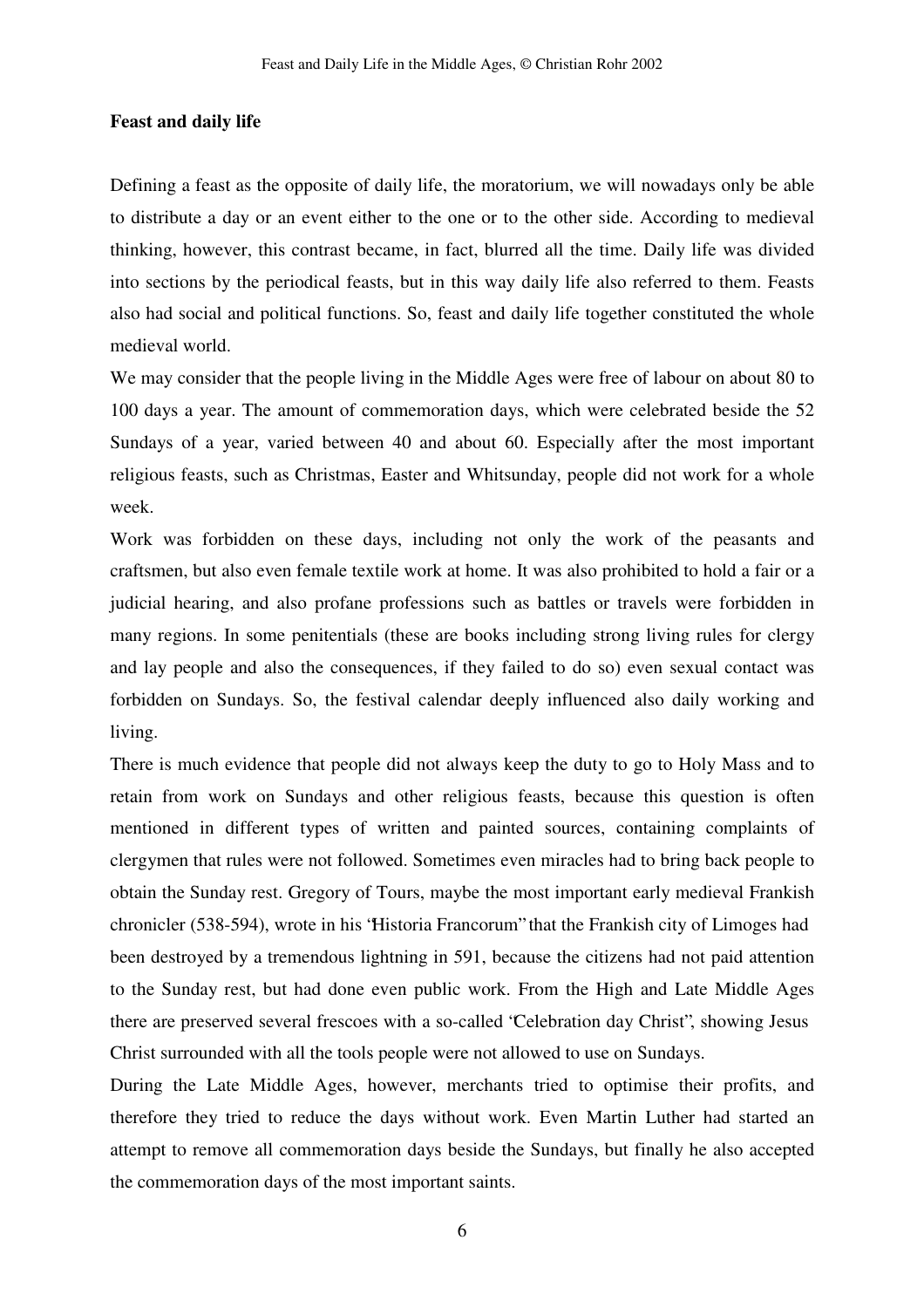Religious feasts were mostly celebrated by the whole community. Everybody participated in extraordinary feasts, such as the translation of the bones of a saint, because one might expect miracles within these processions. Also attending the Holy Mass on Sunday became a communicative event for all social classes; everybody wore his best clothes and prepared special dishes. Even today we can observe such rituals on the countryside all over Europe. After the Holy Mass men come together and drink beer at the so-called Frühschoppen, whereas their wives go home immediately to prepare something special for lunch. In the Middle Ages some clergymen criticized this behaviour, such as Hrabanus Maurus, an abbot and famous scientist at the monastery of Fulda in Germany.

Let me bring another example, how much daily life had been influenced by the feasts. During the Late Middle Ages the daily date was not calculated like in Roman times or like nowadays, following a system of months, but everything was orientated to the major commemoration days. So, the daily date followed the pattern: On Thursday after the feast of Lawrence (on August  $10^{th}$ ) in the year of 1317, that is (in our case) August  $11^{th}$ . So, people did not take the saint of the day, but the prominent saint, who had been nearest. This way of calculating daily dates had also been used for charters of kings, aristocrats, clergymen and other people. (So, my students in Austria have to do some mathematics during their first term, but there is a very useful book for such problems, including schedules for every year.)

In many cases important acts such as coronations, assemblies, banquets, weddings, but even judicial hearings and battles took place on religious feasts and commemoration days. As you will remember I have just told you some minutes ago that such work had been forbidden on Sundays, but life in the Middle Ages sometimes is quite contradictory. Especially the coronations of emperors and kings were held mostly on one of the highest religious feasts, and the coronations of popes nearly every time took place on days like Easter or Whitsunday. Courtly feasts, both real ones and the ones in courtly literature, were held on high religious celebration days as well. It is not surprising that 55 percent were celebrated on Whitsunday. Finally most of the medieval fairs took place around the commemoration day of an important saint, in particular in June or between August and November. This last detail will show you, how close religious and economic affairs had been connected.

#### **Mentalities of celebrating feasts**

It is the nature of many narrative sources, especially of those produced in the Middle Ages, to find only the unusual worth reporting. Most of the documents do not refer to monotonous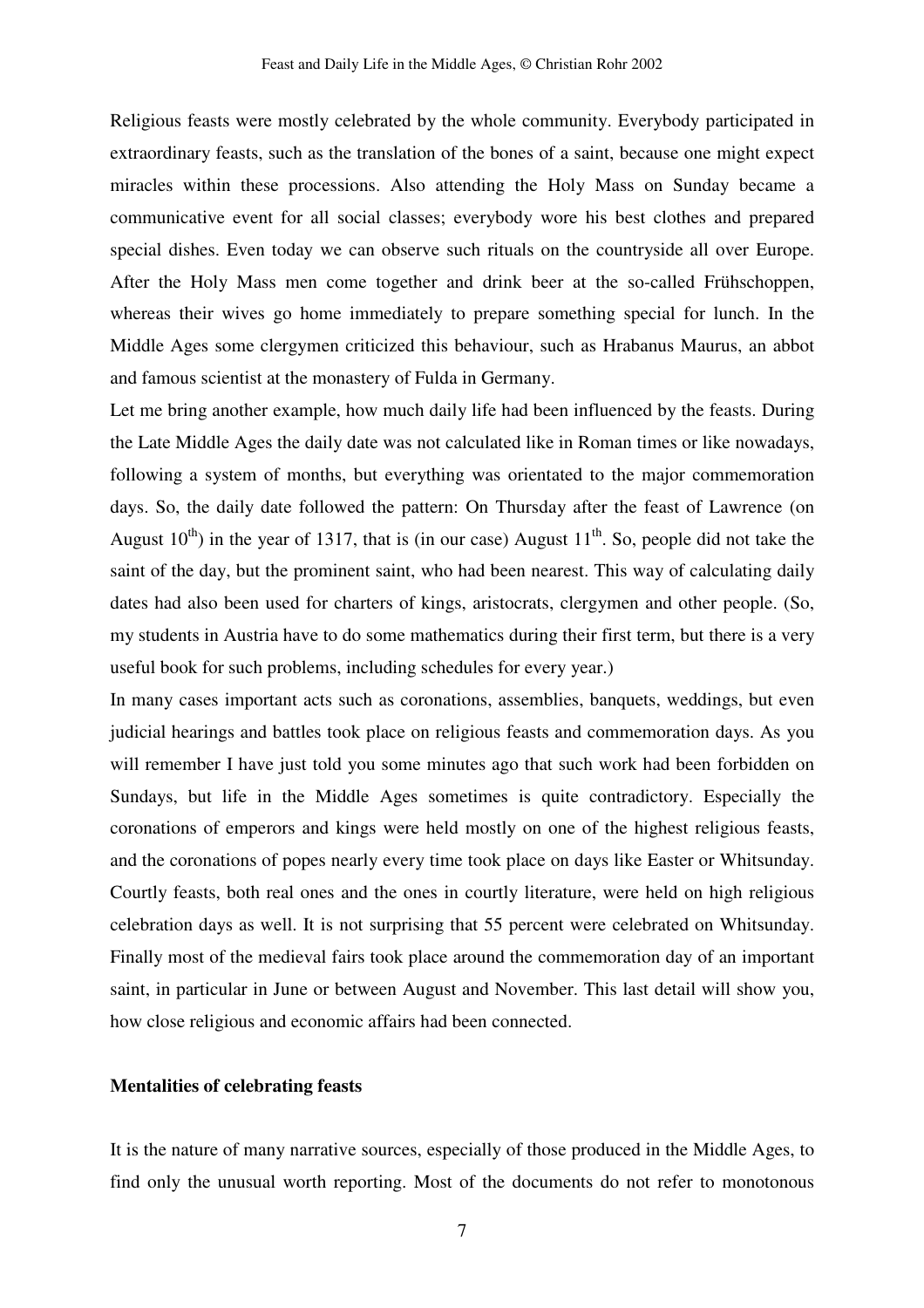daily life, but to events, which were different in any sense, such as disasters or feasts. So, the question of how people in the Middle Ages celebrated feasts is necessarily linked to special situations, but because of this, it may be answered more easily than that concerning the relationship between man and daily life in general.

History of mentalities of the last years mainly explores the perception, interpretation and management of events and general living conditions. These subjective responses are always based on specific patterns of 'mentalities' or attitudes. This term has been introduced by the French *Annales* school, but is now often used very inaccurately. In the German speaking literature it is sometimes completely avoided. I would suggest defining mentalities as horizons of experience, and the sum of all the factors determining the possibilities (and also the impossibilities) of thinking and acting in a given society or in parts of that society.

Fully reconstructing the mentalities of people in the Middle Ages is almost impossible due to the lack of good sources; therefore, I would like to introduce the term 'mentality bound' for my approach, because I will only be able to focus on a few aspects of medieval mentalities. As a medievalist you have to "read between the lines" and to interpret the symbolic meaning of signs.

Let me give you an example: There has survived a great number of regulations concerning feasts from the German and French speaking regions. These regulations may serve as sources for the mentalities of the people, for instance that many common people did extreme effort to celebrate a private feast, such as a wedding or a funeral. On the other hand we may not say, how many of the weddings were, in fact, concerned by the regulations, or if people really had to pay the whole amount of the fines mentioned in the sources.

We have also to consider, whether these big expenses more served for self-representation or whether they had been a general characteristic of a specific medieval festival culture. If you compare private feasts in nowadays Western Europe to the ones in Mediterranean or oriental cultures, it comes clear that different mentalities of celebrating feasts are in fact responsible for the size and the expenses, no matter if the financial and social background of the person, who organizes the feasts, is higher or lower.

Looking at the extravagance and waste of medieval feasts, the master of Austrian daily life history, Harry Kühnel, has pointed out the "mentality of the number". Most of the reports contain records concerning the size of a feast, for instance on the number of men (but also of horses) during the procession, when the emperor arrived in a town, or how many courses were served during a banquet. This tendency to reach a higher quantity, but also quality, the tendency to exaggerate and to be more expensive than the others, reflects the need for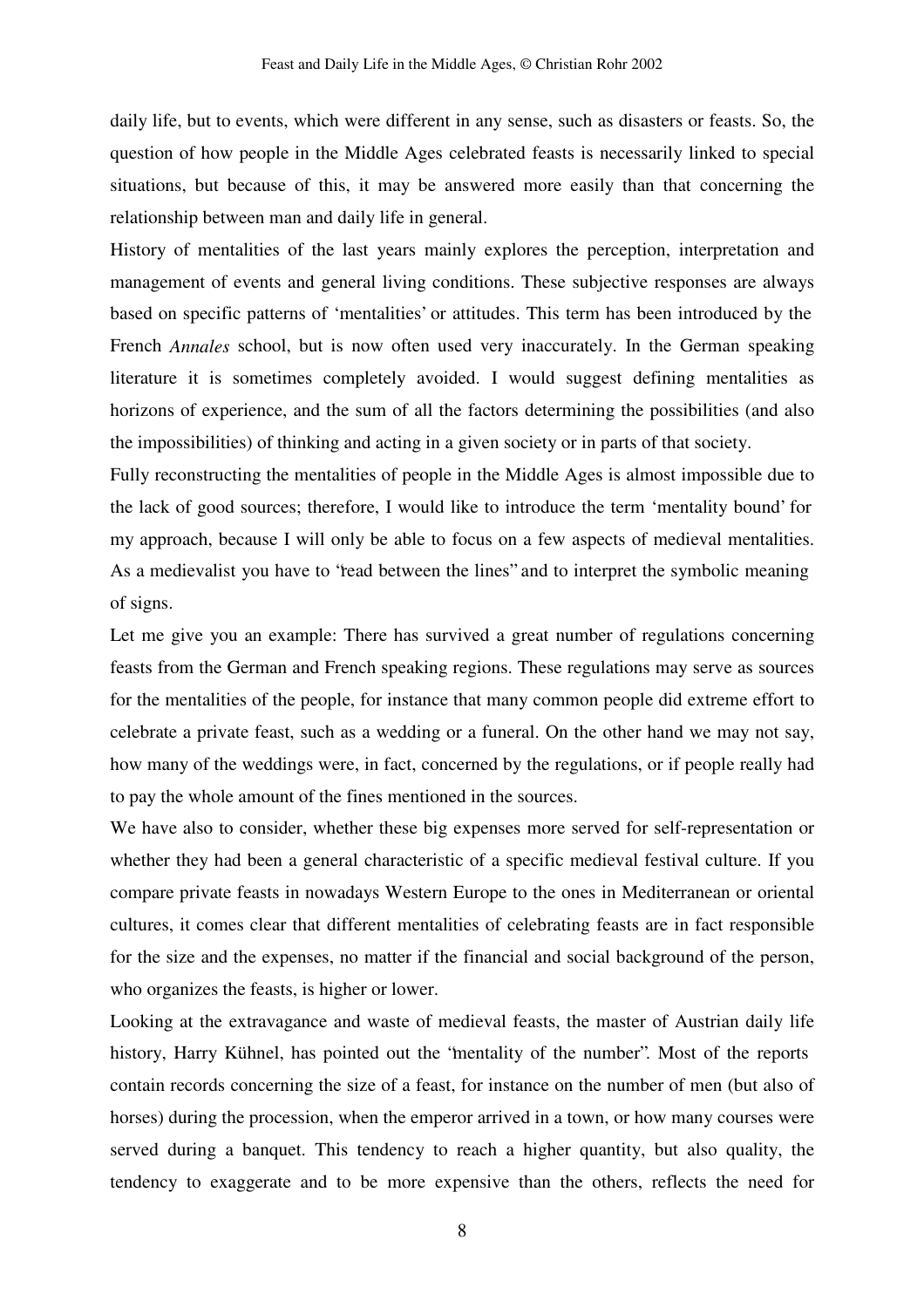representation, the need to demonstrate power and status, but also to show community and identification within a society.

Another problem is caused by literary topic. Numerous sources concerning feasts in the Middle Ages are mainly literary documents, but not sources, which were intended to be historical documents. So, these literary descriptions, for instance of courtly tournaments, follow specific rules. They adjust motifs, because they symbolize specific attitudes or mentalities. In some cases we are not able to distinguish, whether a details or an attitude is only literary topic or individual reality.

Let me give you an example: According to the rules of chivalrous life a knight had to follow a large number of regulations, which served to distinguish him from other social classes. These regulations mainly concerned his behaviour towards women and towards his enemy in a battle or in a tournament. We may not say for sure, if these chivalrous attitudes are only constructed by literature and pictures about a non-existing reality or not.

So, we have to read "between the lines" again to interpret the symbolic meaning of signs. In this way, we reach one of the most complicated parts concerning feasts in history: the questions about symbolic communication, both between the author and the reader (or spectator) and between the acting persons in a textual or picture source itself.

#### **Symbolic communication and representation**

Any communication is not only made by words, but far more through signs and symbols, by acting and non-acting or by gestures. Nowadays the sensitivity to realize such signs has often gone lost, but it is still present especially in political and diplomatic behaviour. So, it has been an important sign that Soviet president Mikhail Gorbatchov and later on Boris Jelzin met the German chancellor Helmut Kohl at the dacha and not in Kremlin palace. Instead of fine dresses they wore comfortable pullovers and walked around talking. In this way, they showed to the public: We negotiate in a familiar atmosphere of friendship.

During the Middle Ages there had also been written communication, but especially between the educated elite symbolic communication has been extremely important. The more complex a message is, the more they chose also a symbolic communication. So, this is not a sign of a lack of written texts and illiteracy.

This form of communication is in particular important to show community within a social group, a guild, a brotherhood, a church community. This was shown both in daily life and within a feast. In medieval sources this communication is often called *repraesentatio*.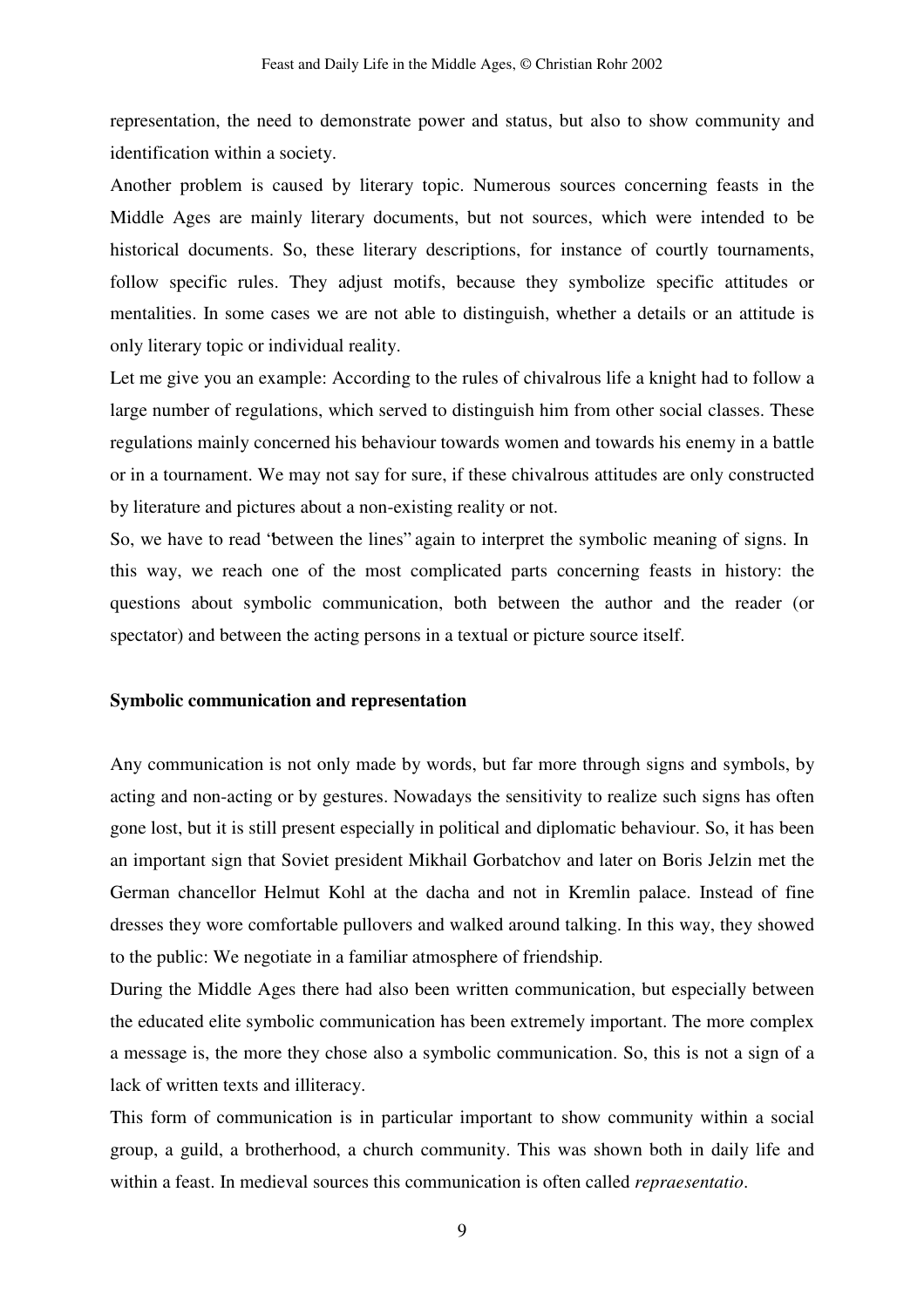During the last years there has been made much research on representation for the Middle Ages and Early Modern Times. Representation mostly means the sum of various signs and acting to show a special social status or the ideal living attitudes of it.

Especially for aristocracy since the  $12<sup>th</sup>$  and  $13<sup>th</sup>$  century, first appearing in France and later on also in the Holy Roman Empire. There has been built up a courtly space of its own, which became more and more different from traditional aristocratic attitudes. These new courtly attitudes included language, gesture, body language, dresses, but also music, tournaments, banquets, processions and various other ceremonies. This new aristocratic self-consciousness has also been shown by a special architecture, music, literature and other types of contemporary arts.

In a feudal system status was only partly given by birth. In a far larger scale members of the highest and upper classes had to prove their status by successful acting, especially among other people, who also possessed a privileged status. Contrary to nowadays there has not been a monopoly for power and authority within a state. In spite of traditional right, which had also been written down, a privileged public decided, whose status had been right or not. This also concerned the sovereign himself. He had always to try to find a common solutions and decisions together with other powerful men. So, any of these privileged people had to prove his honour and status again and again.

#### **Places and architecture used for feasts**

Feasts also need a special place and frame, not only because of the often big amount of participants. Most of the feasts had a religious nucleus, so that they started with a Holy Mass inside the church. But afterwards people normally left the church itself. Describing these places for feasts we should distinguish between public space, temporary and permanent architecture.

Originally people met on a village square, especially in front of the church. So, they sometimes also celebrated and dances between the gravestones around the church. Also nowadays, the squares in front of the churches often serve as meeting points for annual fairs or other spectacles.

More and more celebrations were held on significant places, which were located not in the city centre, but also on hills or at the border of the towns. In Southern Germany often linden trees (lime trees, ëèï à) or even little woods of linden trees constituted a preferred place for celebrations, such as weddings, games and dancing, but also for judicial hearings. According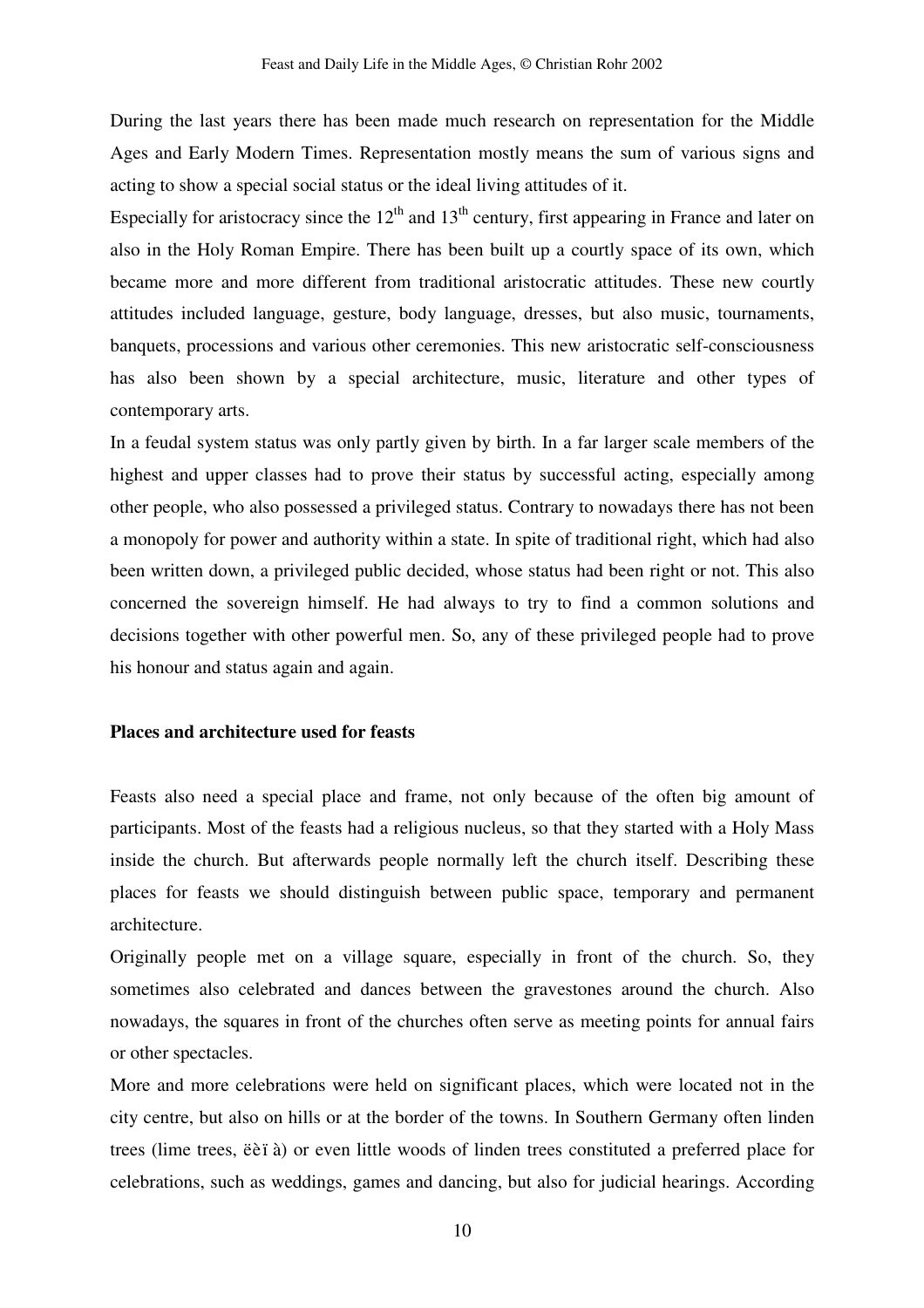to a travel report, written by German aristocrat Hans von Waldheim, there had been 52 linden trees at the so-called Lindenhof (linden court) in Zurich, Switzerland. People were sitting under them, playing chess and other games, holding competitions with their crossbows or large wedding banquets. Linden trees and linden woods are, therefore, a fixed motif in many traditional songs deriving from central and Western Europe.

Another important place for celebrations had been bridges near the town. This fact is illuminated by the famous French song " Sur le pont d'Avignon l'on y danse …" (On the bridge of Avignon people dance …). In fact, people seemingly did not dance on the bridge, but under the bridge, especially when a low water level allowed to walk on the gravel stones or sand along the riverside.

Temporary architecture has also become very important for celebrations. Tents were erected not only before battles, but also during tournaments or for the huge courtly feast in Mainz 1184, when the emperor Frederic I (named Barbarossa / Red Beard) invited thousands of knights from Germany and the neighbour regions to take part at the donation of the sword to his sons Henry and Frederic.

Duke Charles the Bold of Burgundy, however, used to travel around with his prefabricated wooden residence, which had to be built up every day (see picture zelte01.tif). Other Burgundian dukes, such as Philippe le Hardi had even erected a little town of his own, consisting of tents and wooden watchtowers and walls; even a portcullis protected the entrance to his tent.

Wooden scaffolds were erected inside the big dining halls to replay battles during a big banquet. When king Charles V of France invited the Holy Roman emperor Charles IV and his successor Wenzel in 1378, the siege of Jerusalem by Gottfried (Godefroy) of Bouillon had been presented (see picture mahl02.bmp). According to the so-called Chronicle of Froissart the battle for Troja had been replayed during the banquet to celebrate the arrival of Isabeau de Bavière in Paris (1389). The scaffold showing the castle of Troja had been 40 feet high and 20 feet long. The spectacle had been so exciting that several courtly ladies became unconscious; finally the spectacle had been interrupted before the end.

There are also festival places with permanent architecture, especially at the end of the Middle Ages: specific halls inside the bigger towns served as places for weddings and other feasts; in this way, regulations to the amount of guests and to the expenses for food and drinking could be set. Wedding ceremonies also took place in public baths. People sat inside the basins, talking, eating and celebrating.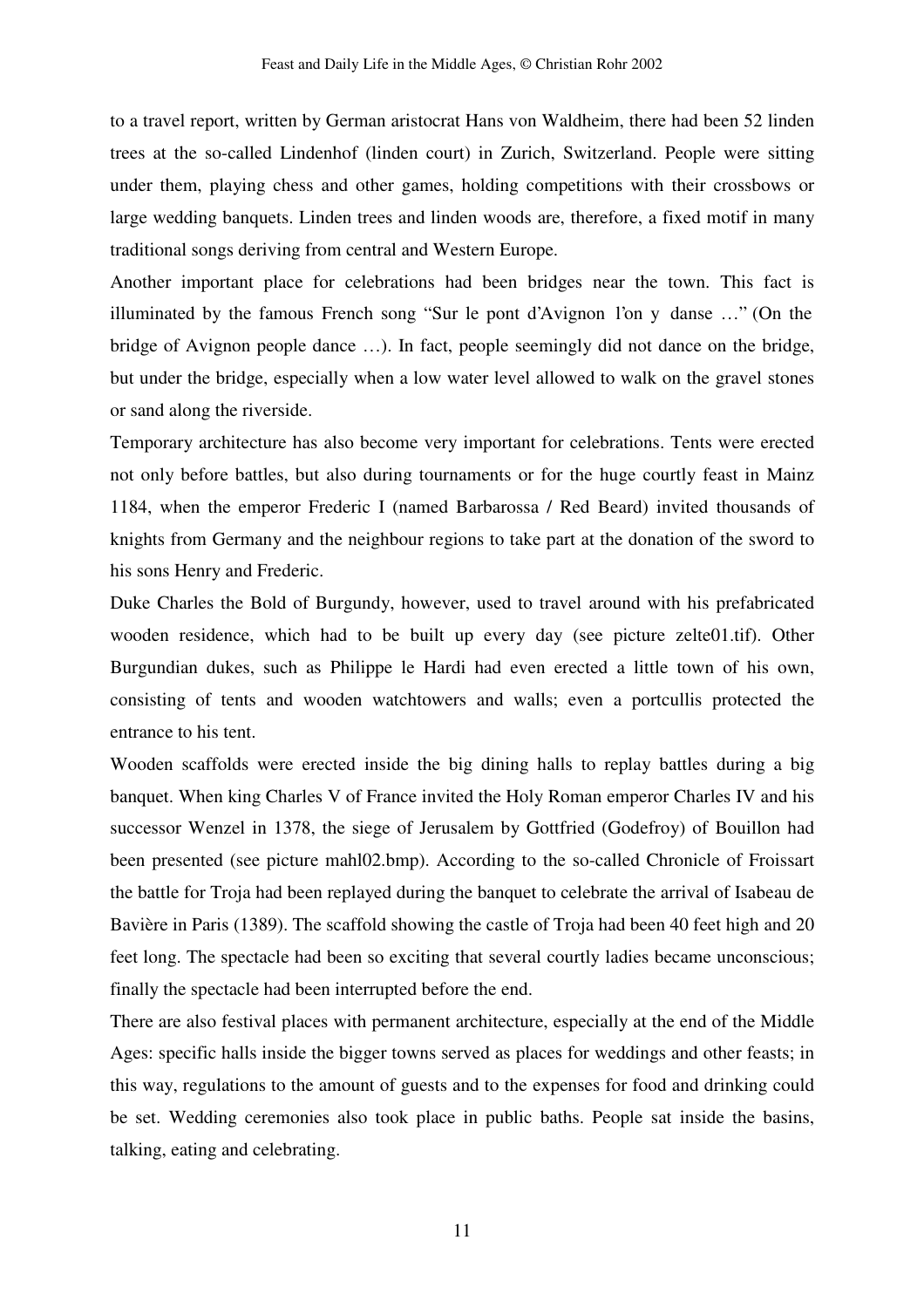For the representation of the sovereign special balconies and similar buildings were erected. In this way, they could show themselves or special insignia or relics to the public. Big halls inside the castles allowed to organize even little tournaments: the so-called Wladislaw hall in the royal castle of Prague on the Hradschin hill is 62 to 16 meters large and could be reached by riding on a horseback.

# **Dining and drinking**

There has already pointed out the central character of dining together during a feast. Banquets could create community and show status. During the Middle Ages they also reminded of the Last Supper; in the Christian tradition the community of Jesus Christ and his apostles had been repeated by any dinner.

Nowadays, medieval dining is connected with many clichés, both in children's books and on modern so-called medieval festivals: the alleged medieval dishes contain potatoes and tomatoes, although they have been brought from America to Europe only in the 16<sup>th</sup> century. These clichés are not only caused by negligence, but also by the lack of sources telling about the details of medieval cuisine. Even if there have survived numerous cookery books from the Late Middle Ages (French, English, but also German and Italian), they hardly include detailed recipes and records about the amounts, because they were written for professionals.

During the whole Middle Ages, the big royal and courtly banquets played an important role for the representation of the host. He could show all his power and richness, by the dishes themselves, by the decoration, and by the performances. On the other hand, the guest was honoured by his invitation, reflecting his social status and influence.

These large banquets needed long-term preparations, which often lasted for many months. When Alexander III of Scotland married Margaret, the daughter of Henry III of England, in York (1251), cattle and other animals were bought several months in advance; wine, poultry, rabbits and pigs were ordered at the local sheriffs. One month before the wedding bread, fish and luxury goods, such as rice, almonds and sugar were bought to prepare 68.500 loaves of bread, 10.000 pieces of haddock (ï èêø à) and 700 pieces of poultry.

Also Maitre Chiquart, the cook of the duke of Savoy  $(14<sup>th</sup>$  century), described the preparations for a festival banquet in great detail, but more generally. Officers should visit the kitchen and the banquet rooms many months before to check the place. Were there suitable tables for the preparation and the dishes? The banquet should be held for about 4000 participants.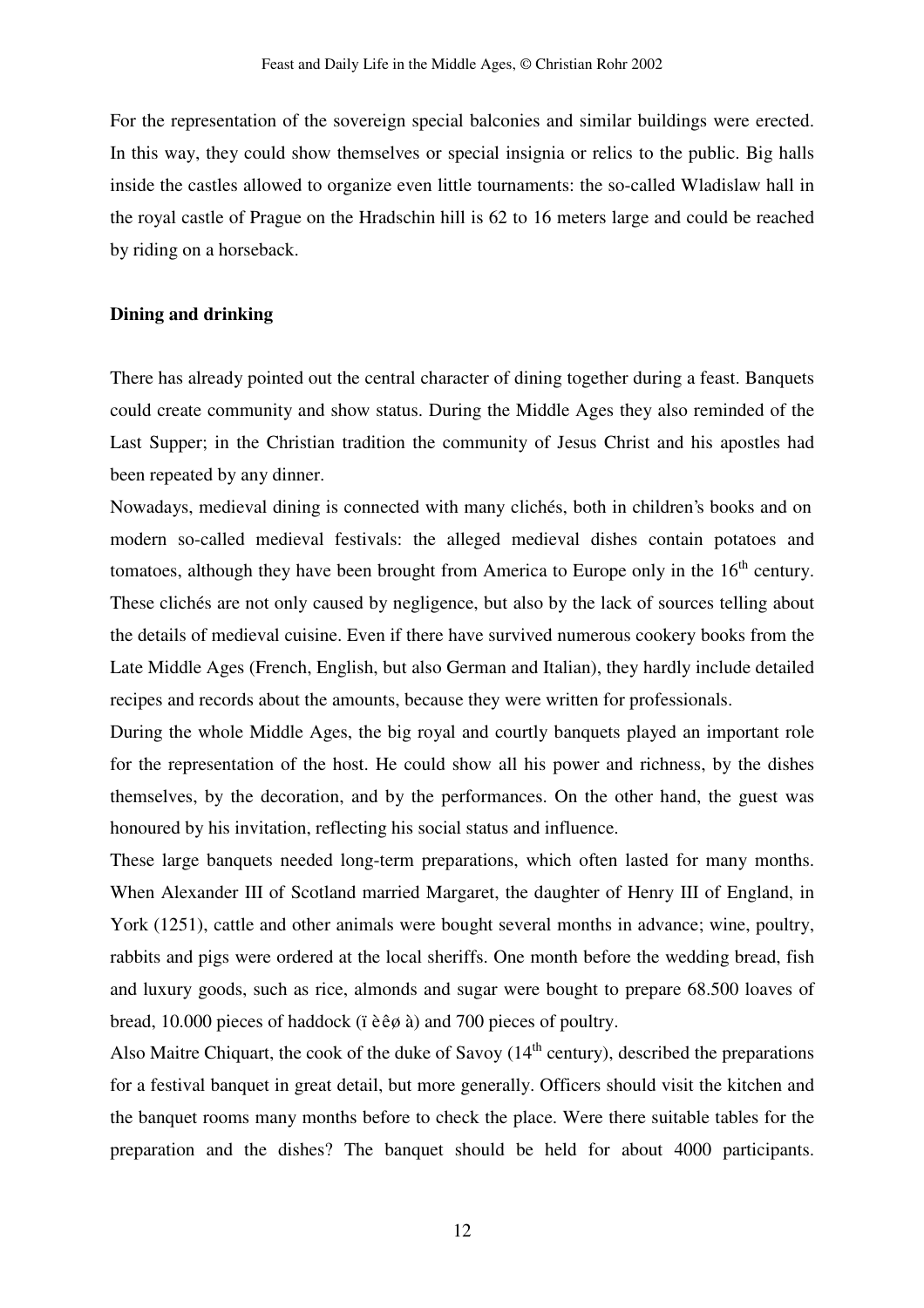Chiquart's considerations offer us a presumably common problem for the cooks: banquets took place in many different places, which had to be adapted for the feast.

Banquets have also been common in late medieval bourgeoisie: The so-called Menagier de Paris is a cooking book, written by an old and highly estimated bourgeois around 1400 for his young wife. When he would have died, she should not cause him any shame. Therefore he instructed her, how to prepare banquets for about 40 guests, where to buy the ingredients, what to take care, and so on.

There have not been special rooms for banquets in the Middle Ages. Normally, the biggest room had been adapted by hanging curtains on the walls. In the banquet halls there was hardly any furniture needed, just the table and the chairs or bench, and the so-called *buffet* that is the table to build up the dishes. On the table hardly any cutlery had been used: knives, spoons and drinking vessels had been shared; forks were not usual (except sometimes for serving); slices of bread served as plates. Pots and other vessels contained soups and sauces. The so-called *nef* ("ship" because it had the shape of a ship) served to put salt pot and cutlery inside; it was normally located in front of the most important person on the table (see picture berry01a.tif).

Contrary to some clichés the straight neighbourhood at the table made a big amount of rules necessary. Before and during the meal people had to wash their hands. Before drinking from a common vessel everybody had to clean his mouth. He must not dip his bread into the salt pot or into the wine, and if he did so, he had to poor away the rest of the wine and care for new one. There have also been religiously based rules: every meal had to be introduced by a prayer; eating and drinking more than necessary should be avoided, because voracity was seen as one of the seven cardinal sins.

During a banquet the participants were sitting according the social order, especially if there were more tables. The king sometimes sat on a stage under a baldachin, whereas the more common guests had to take a seat on a lower level or even in another room. For the wedding of duke Charles the Bold of Burgundy and Margaret of York even the palace of Bruges (nowadays Belgium) had been altered to cerate four separated dining halls.

It is difficult to reconstruct the different courses of a medieval dinner in general, but there are some fixed patterns. The first course followed dietetic considerations: fruits were served in the beginning, whereas roasted meat appeared only from the second course onwards. As a second course soups, ragouts, boiled and roasted fish, vegetables were presented, followed by roasted meat and further courses in between. The amount and the size of the courses depended from the importance of the dinner. As a dessert sweet, fruits, nuts, but also game (the meat of dear and others) were served, in many times accompanied by the so-called *hypocras* (wine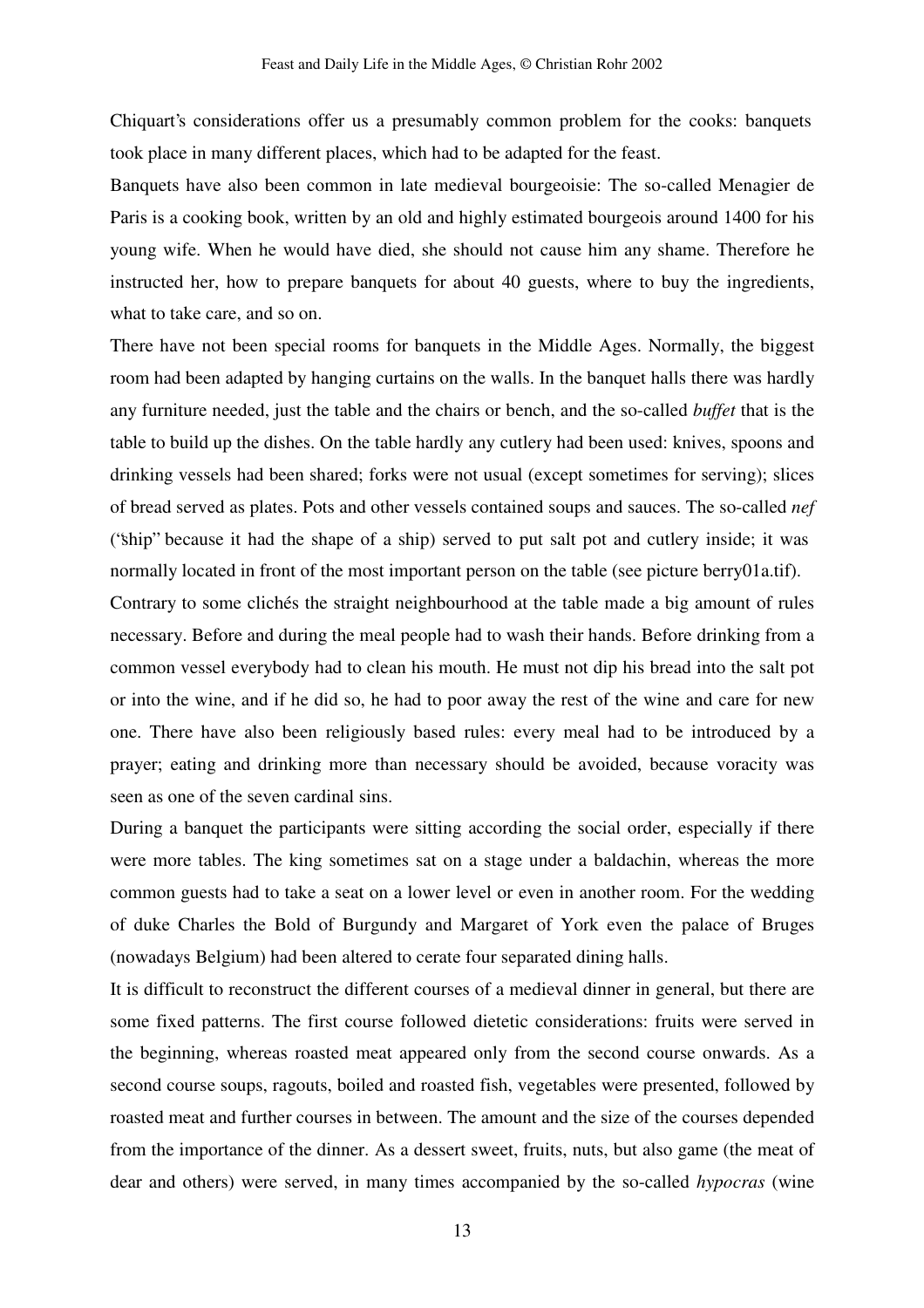mixed with spices). The last course was called *boutehors* (remove the guests) and was normally served outside the dining hall; it consisted of spicy sweets and wine.

In Constantinople, Byzantine rituals regulated the banquets of the Eastern Roman emperor very strictly. ironical stories by Notker Balbulus (late 9<sup>th</sup> century) and Liutprand of Cremona  $(10<sup>th</sup>$  century) reflect the Western view of these regulations. In his "Gesta Karoli" Notker described the diplomatic mission of a Frankish delegate to the Byzantine court. When he turned around a fish during dinner, the courtiers jumped up and said: Oh, our emperor, have you seen, how much this Frankish delegate has injured you? According to our law he had to be punished by death. The delegate, however, asked to fulfil him a last wish: The emperor should order to blind any of the people, who had seen him turning the fish around. Suddenly, nobody accused him any longer and the delegate returned home safely.

The Byzantine emperors also organized feasts for the poor people, inviting exactly 228 guests at the imperial table. Of course, this invitation was not able to diminish the problems of the lower classes, but just served to represent the emperor himself and to clam down his bad consciousness.

# **Dresses and similar**

For any feast and within any social class, people wore special or at least their best dresses. According to the proverb "Dresses make the man" everybody tried to represent himself by wearing dresses made of precious materials, accompanied by jewels. In epic literature "contests" mentioned frequently, whose outfit had been best. In the so-called Nibelungenlied, the maybe most famous Middle High German epic, Kriemhild and Brunhild even got into a severe struggle. In addition to that, the colour and the type of dresses served to describe the moods of the people: it made a big difference, if the hero was dressed in colourful or black dresses, or if he even broke courtly dressing rules by arriving at the dinner in a bloody armour.

Within the courtly tournament culture, helmets and coats of arms had a specific function to represent the people bearing them. Coats of arms are coloured signs to distinguish and represent single people, dynasties or communities and are given to them forever. They firstly appeared in  $12<sup>th</sup>$  century France and were originally painted or affixed at the shield. The Middle High German expression *wâpen* for coat of arms shows the connection to the word "weapon" (in German: "Waffen").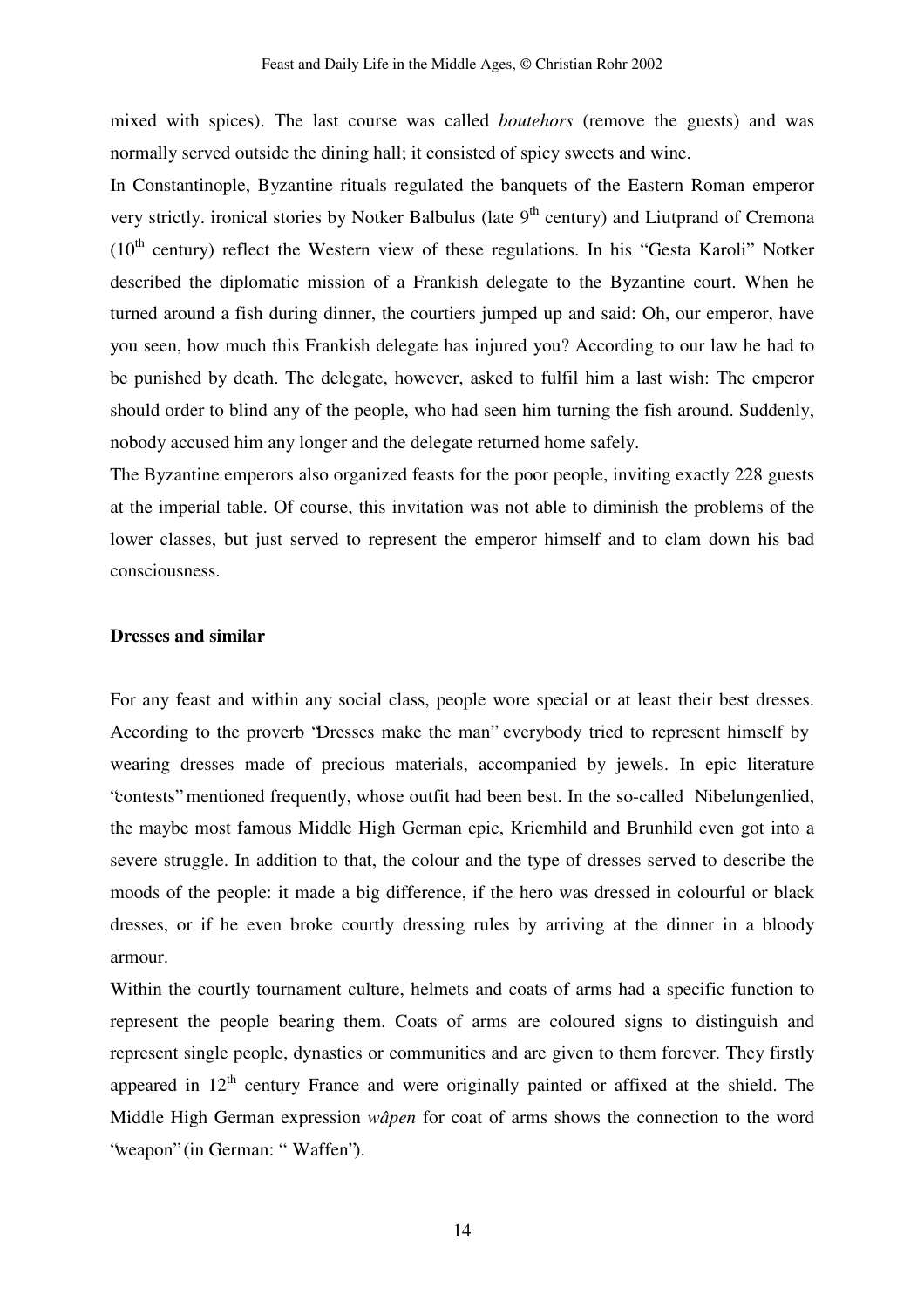In the first century of use, coat of arms were restricted to members of higher aristocracy, but from the 13<sup>th</sup> century onwards also the so-called *ministeriales* used coats of arms. The *ministeriales* originally were semi-free officers at the court of a higher aristocrat, who became more and more important during the High Middle Ages. Finally they constituted a social class of their own, which is mostly known as the "the knights" or "chivalry". To distinguish themselves from peasants and town citizens they built up chivalrous culture, symbolized by coat of arms and helmet.

The helmets up to the 13<sup>th</sup> century mostly served for the battle, whereas from the 14<sup>th</sup> and 15<sup>th</sup> centuries onwards two types of helmets came in use, which were only taken for tournaments. The so-called joust helmet had a characteristic peaked shape with a small opening for the eyes; it should protect the knight in the tournament battle with lances (joust). The strap helmet, however, was used for the mass tournaments (buhurt). The opening for the eyes was much wider and protected by straps. On the top of these helmets a decoration was fixed. It consisted of feathers, horns or wooden statues. It served to distinguish the single members of a family from each other. Before a tournament the helmet and its decoration were brought to the herald, who had to decide, whether the bearer was worth to take part at the contest or not.

#### **Music, dances and games**

Music and dance were a frame of all types of medieval feasts. Especially the minnesongs, the songs to worship a lady of high social status, became very popular. High and low aristocrats exercised themselves in composing and performing them, although there had rarely been any success for them. No matter, if the lady was married or not, it constituted a specific part of courtly culture. Sometimes the ladies seemingly agreed to the courting and let a basket on a rope down to the minnesingers outside the castle walls. Unfortunately, some ladies only played with them and let down a weak basket, which broke, when throwing the singer up to the lady's domicile. In German there is a proverb deriving from this incident until now: " Einen Korb geben" ("to give a basket") means to refuse a man's courting, especially, when a man asks a woman for a dance.

Among the minnesingers several classes have to be distinguished. The lowest class consisted of musicians travelling around. They did not only play music, but also gave acrobatic performances or presented vulgar jokes. In Southern France, also female musicians and dancers, the so-called *ioglaressae*, are found in the sources.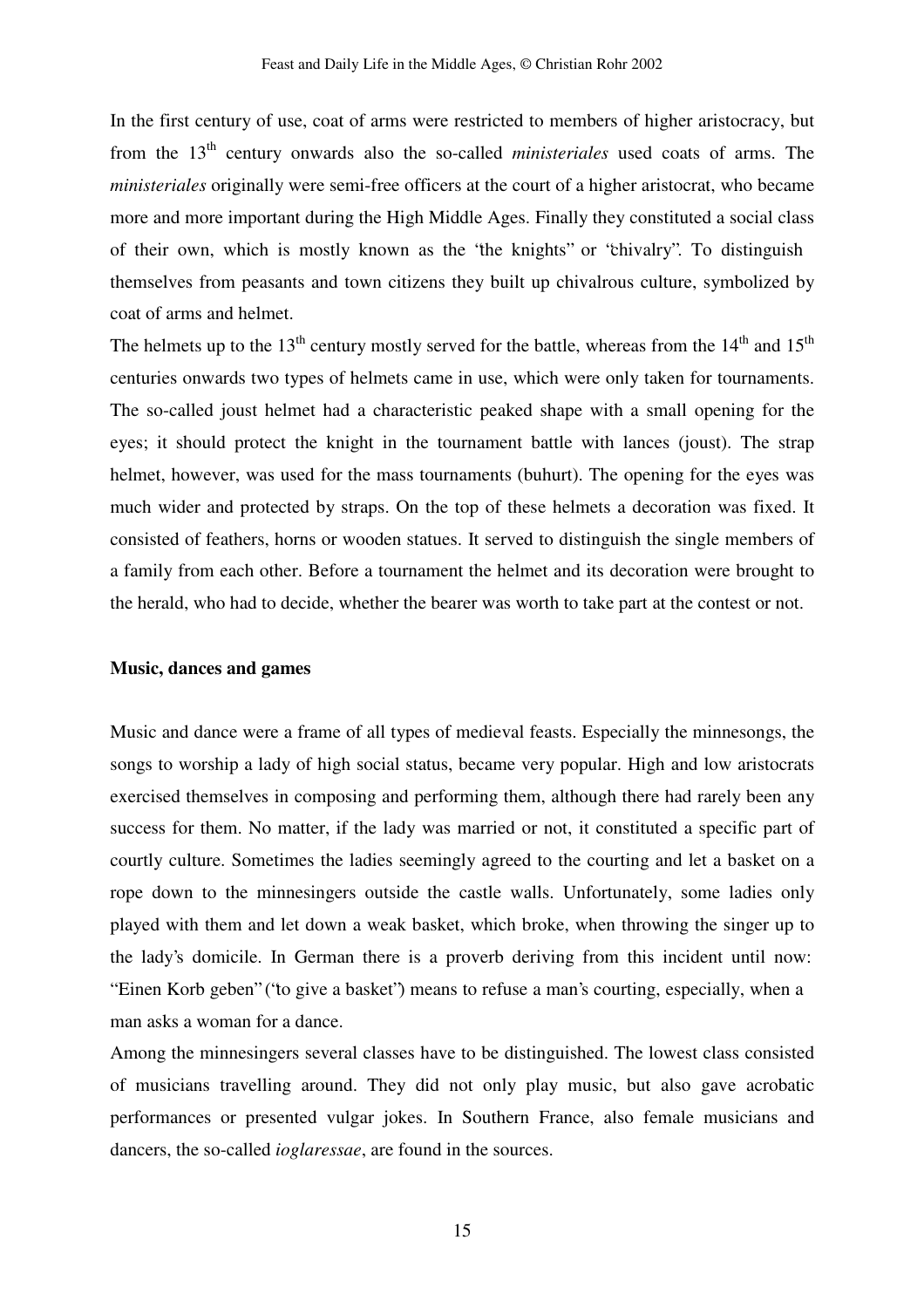The second class consisted of low aristocrats, who had mostly got a good basic education in a monastery; sometimes they were former priests or monks, who had given up their profession. They were also able to read and write and could, therefore, also work as officers at the aristocratic courts. So, composing and performing minnesongs had been one of several professions for them. Most of the very famous minnesingers, such as Walther von der Vogelweide, come from this class.

The third and highest class were high aristocrats, who tried to be artists as well. They sang their minnesongs just for pleasure, but mostly without being dependent from it. Nevertheless, to be a minnesinger could promote the own career, as the example of Oswald of Wolkenstein shows. He managed to climb up from a less important aristocratic to be a diplomat for the emperor Sigismund in the early  $15<sup>th</sup>$  century.

The music during a banquet was normally performed by the first group, in some cases maybe by the second group, but we may consider that they did not get too much attention. There is hardly any evidence that after dinner real "minnesong concerts" had been presented. So, we have to doubt, if there had really been performances as described in medieval literature. It rather seems that the minnesingers themselves inserted such passages to show how they wished to be recognized with their music.

Dances took place in any type of feast: on the countryside, in the towns and on the court. Whereas the peasants used to dance in a group, the higher social classes preferred pair dances following a clear sequence of steps.

Tournaments were the most important game during a feast both on the court and in the towns, but they will be discussed in detail, when focussing on courtly feasts below. Beside them also competitions were organized, which can be described as sports in our sense. Especially during town feasts from the 15<sup>th</sup> century onwards running contests took place, one for men, one for women and one for horses. They were officially organized by the town administration. Even if the "sportsmen" and "sportswomen" mostly came from the lower classes and sometimes even from a prostitute milieu, all people watched the spectacle. As a prize the winners received a piece of fine linen. In this way, women could get one of the necessary goods for the wedding dowry.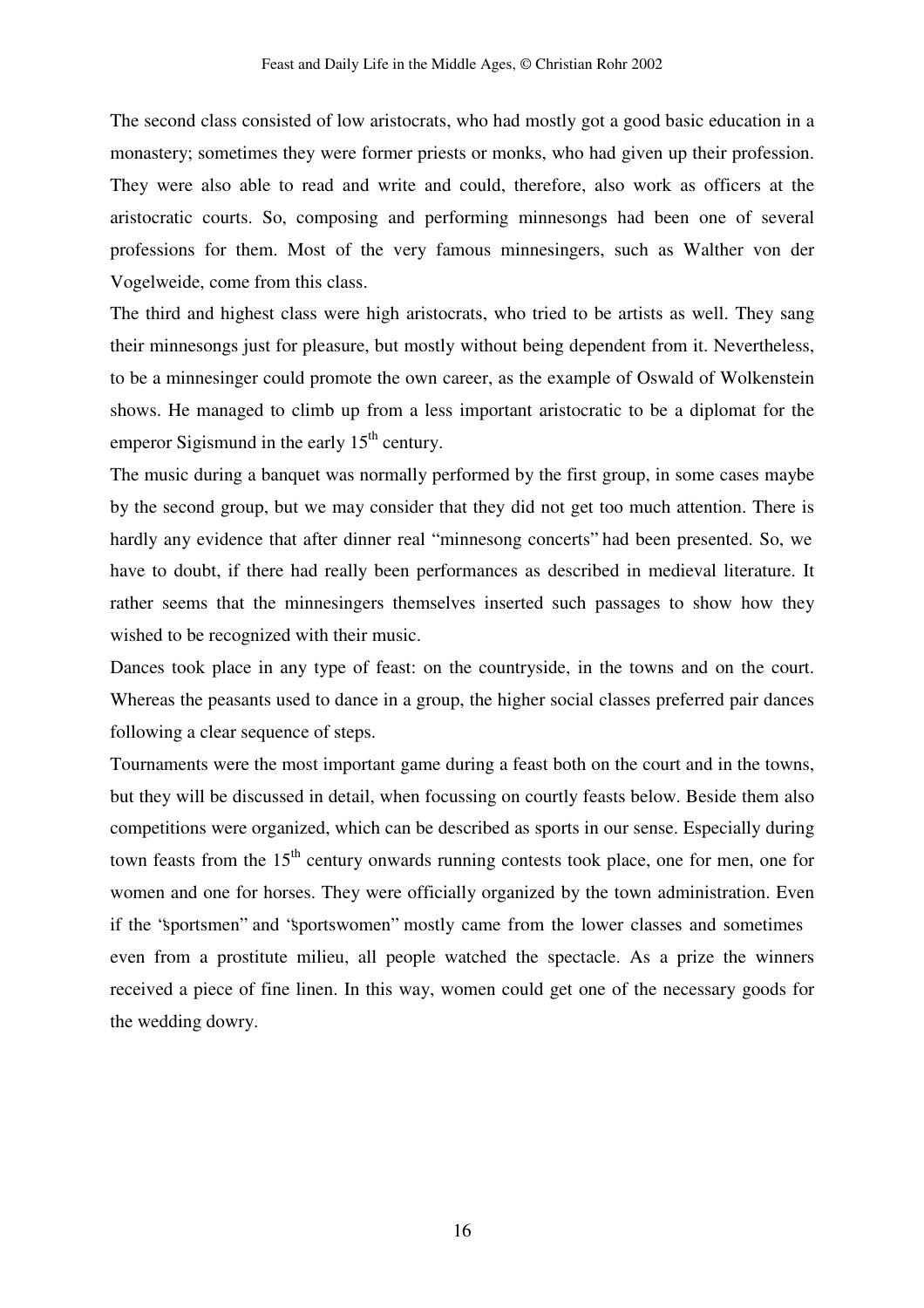# **Religious and profane feasts during the year**

There has been made mention before about religious feasts and the attitudes, when celebrating theme. Therefore, the following chapters constitute both a repetition and summary.

#### **Christmas, Easter and Whitsunday**

The three so-called feasts of the Lord have been the summits of every course of the year. Therefore people did not work on the feast itself, but also not during the following week. On the other hand Christmas and Easter had been made even higher through a period of Lent before.

During the Middle Ages many official meetings and profane feast had been connected with the religious feast, for instance big councils, coronations and other important events. As an example I want to focus on the coronation of Charlemagne in Rome at Christmas 800. Making Charlemagne an emperor had been planned since several months, presumably since 799, when pope Leo III had visited Charlemagne in Paderborn (Germany). Leo had been accused of corruption and other criminal affairs. So, he tried to win Charlemagne as his protector. The Frankish king himself arrived in Rome in November 800. Leo received him just 12 miles outside the city walls, a very important sign, because the Byzantine emperor only had the privilege to be received 6 miles outside. After calming down some struggles between pope Leo III and Roman aristocracy, Charlemagne was prepared for coronation during the Christmas Mass on December  $25<sup>th</sup>$ . According to the report of his biographer Einhard, Charlemagne had been extremely surprised of it so that he would have even refused to go to church on such a special feast, but we may presume that this has just been a topos of modesty and humbleness. In fact, such an event needed months of preparation.

#### **Feasts for important saints**

On each of the commemoration days for an important saint people did not only retain from work, but also celebrated it with specific processions, especially if it was the patron of the parish church or of the whole town, or at least of an important craft. In some cases, these processions could also cause severe struggles between the social groups within a town. In the Eastern French city of Colmar, for instance, the bakers once stroke for more than ten years to receive the privilege to bear candles with them during the annual procession for the town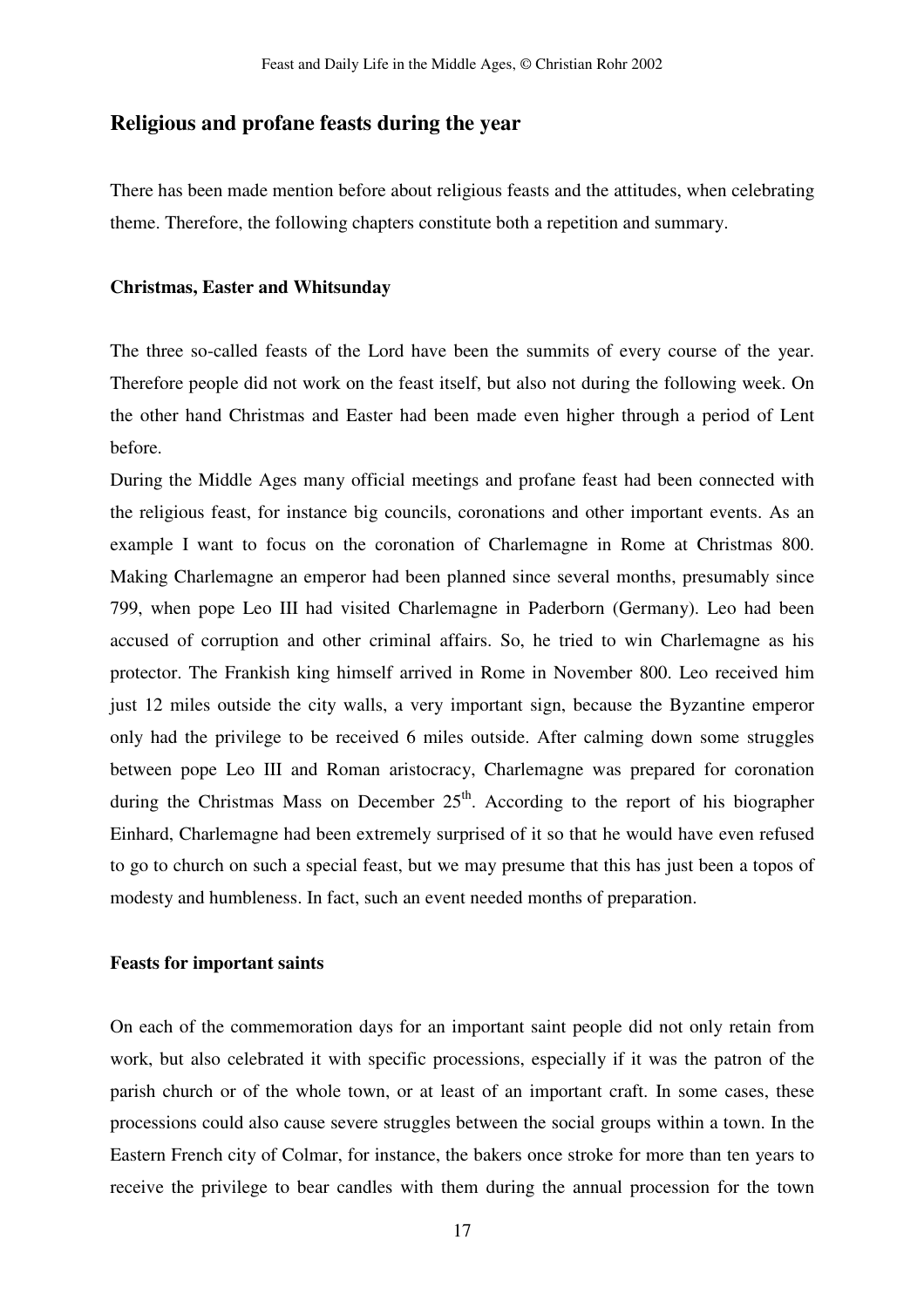patron. In any case, it had a symbolic meaning, in which position you were allowed to take place at the procession or which special privileges you had got.

As the example of the Florentine citizens during the council of Constance shows (see picture file richen01.tif), people did not only celebrate the feast of their patron at home, but also if they were abroad. They organized a procession to a church dedicated to the saint, and invited also other people to participate. In the case of the procession for Saint John in Constance, also cardinals and high profane sovereigns were among the people following the procession of the Florentine citizens. So, the saint himself had been worshipped even more.

#### **Carnival and other "upside down" feasts**

There is hardly any feast, which can be defined better as a "moratorium to daily life" than the so-called Fastnacht or Fasching or carnival. Like nowadays people have had the need to escape their daily life at least for a short time every year. In Roman antiquity, the Saturnalia, that is the feast for Saturn celebrated in the second half of December, had become more and more a public feast, where everything was upside down. Any social classification had been fallen down, yet even the slaves, normally treated as "things" ( *res*) without any human right, behaved like their possessors and were served by them.

In the medieval and early modern sources there have been expressed both critical and approving remarks about the crazy Fastnacht. Augustin Holzapfel, for instance, a German clergyman from the  $15<sup>th</sup>$  century, remarked in one of his sermons the following: 'Jesus has made dead people being alive again, but Fasching makes living people dead, when they kill each other struggling with a sword or a knife. But on the other hand, Fasching manages to make lame persons able to walk again. Even these old women, who can hardly sit with their textile work during the year, throw away their stilts and worship Saint Fasching with their dances."

So, Fasching or Fastnacht constituted an important valve for common people. The leading classes, therefore, feared that there might come out even conspiracies or revolutions. They introduced strict regulations, for instance that nobody was allowed to wear a mask, which made him not identifiable. Especially during the 15<sup>th</sup> century, however, "wild man" and "wild woman" masks became very popular, but obviously they have been tolerated in most of the towns.

Especially craftsmen, who had to follow very strict rules of behaviour during the year (for instance, they were not allowed to marry, unless they became a master), took a very active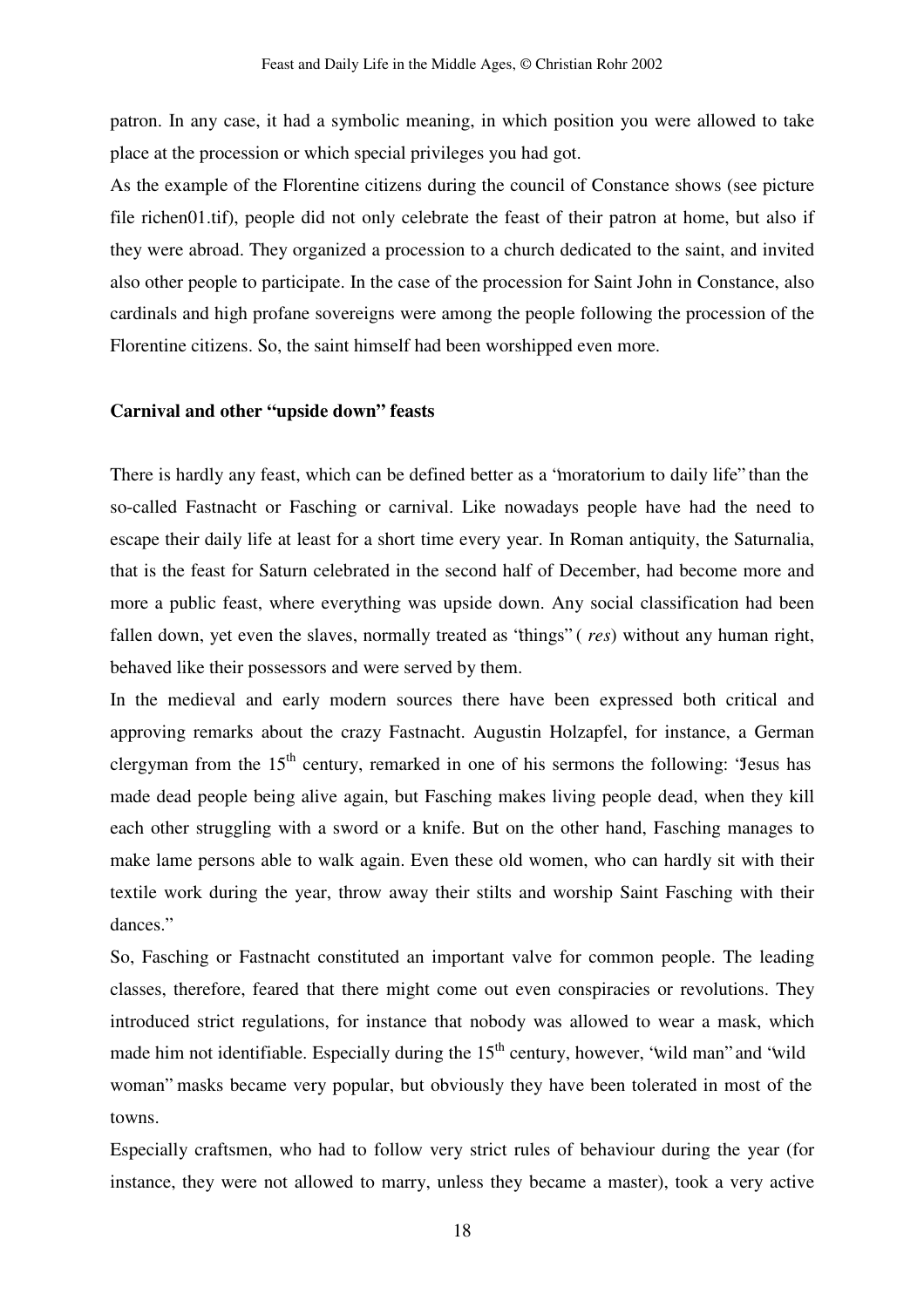role during this feast. They performed plays with very rude and obscene content. Within these plays they could criticize the sovereigns, mostly according to the pattern that the "common man" was the cleverer one and succeeded, therefore.

The craftsmen also organized processions, dances and pseudo-jousts. In Nuremberg the butchers led around a big sausage during a procession within the so-called Schembartlauf. Pictures from Nuremberg, Augsburg and other towns in Southern Germany show craftsmen riding on wooden wagons, accompanied by fools and musicians playing unusual instruments, such as sack-pipes instead of trumpets, during the tournament. On their helmet they do not wear a normal decoration, but playing cards, sausages or an ordinary hat with a beard of a goat (see pictures).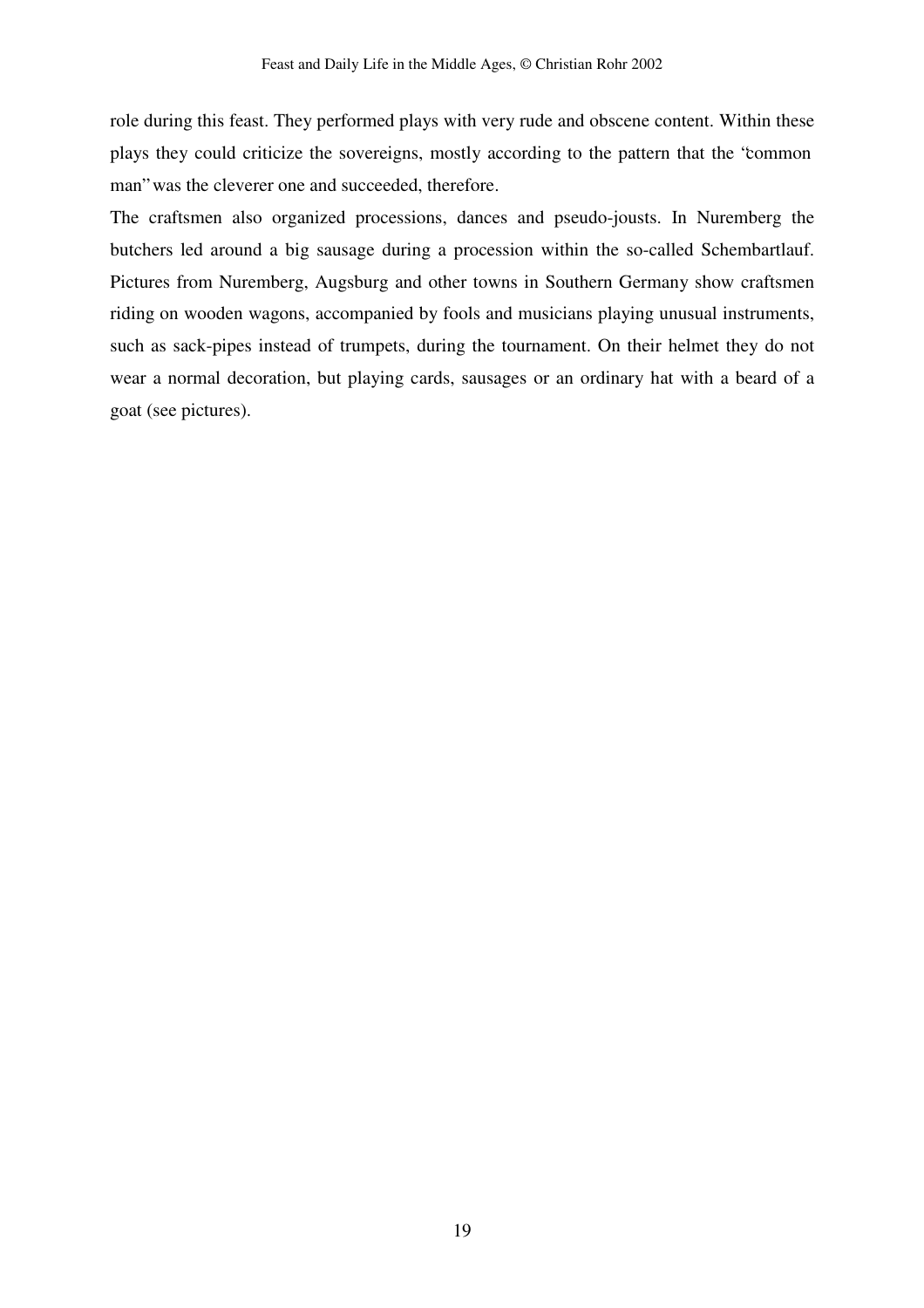# **Feasts during the way of life – Between family and public space**

In any culture the so-called *rites de passage*, that are the transitions from one part of life to another, are celebrated. During the Middle Ages especially baptism, wedding and funeral had been the occasions to celebrate extraordinary feasts within a family or mostly rather in a wider public. They were unique and, therefore, people sometimes spent enormous expenses for them. They became summits of a whole lifetime or "concentrations of human life" as German historian Arno Borst has described them. So, they reflect that people in the Middle Ages had been always conscious to a near "turning point", to death.

Medieval administration always tried to set regulations for these private feasts, no matter if it concerned the price of the wedding dress, the number of invited (and also not invited) guests, the amount of musicians or the place of the feast. More than 500 regulations for baptisms, weddings and funerals have been come up to our times from the German speaking countries dating between the 13<sup>th</sup> and 15<sup>th</sup> centuries. More than half of them concern weddings, about 35 percent baptisms and about 15 percent funerals.

The purposes of these regulations have been various: to protect the people from high liabilities, which could also reduce the general wish to get married and to get children; to prevent that there are more guests during the wedding dinner than during Holy Mass (a completely moralizing argument); to protect local economy by regulating that the musicians or the beer had to come from the home town of the wedding couple. Sometimes a wedding couple was only allowed to celebrate an "evening wedding" instead of a "day wedding". So, the time for celebrations had been shortened. These regulations have been controlled by town officers, who took part at the feast, but we hardly know, if all the fines mentioned in the regulations have really been paid.

# **Baptism and childbed feasts**

The feasts accompanying the birth of a child have presumably been the only ones reserved for a small familiar community. In some cases even the father of the child was not allowed to take part. In this way, baptisms and in particular childbed feasts became pure female celebrations.

According to the high risk of births in pre-modern societies the successful birth had been celebrated with a big feast. Female friends and relatives came to the childbed of the your mother and brought lots of food and (mostly alcoholic) drinks with them. Also the baptism of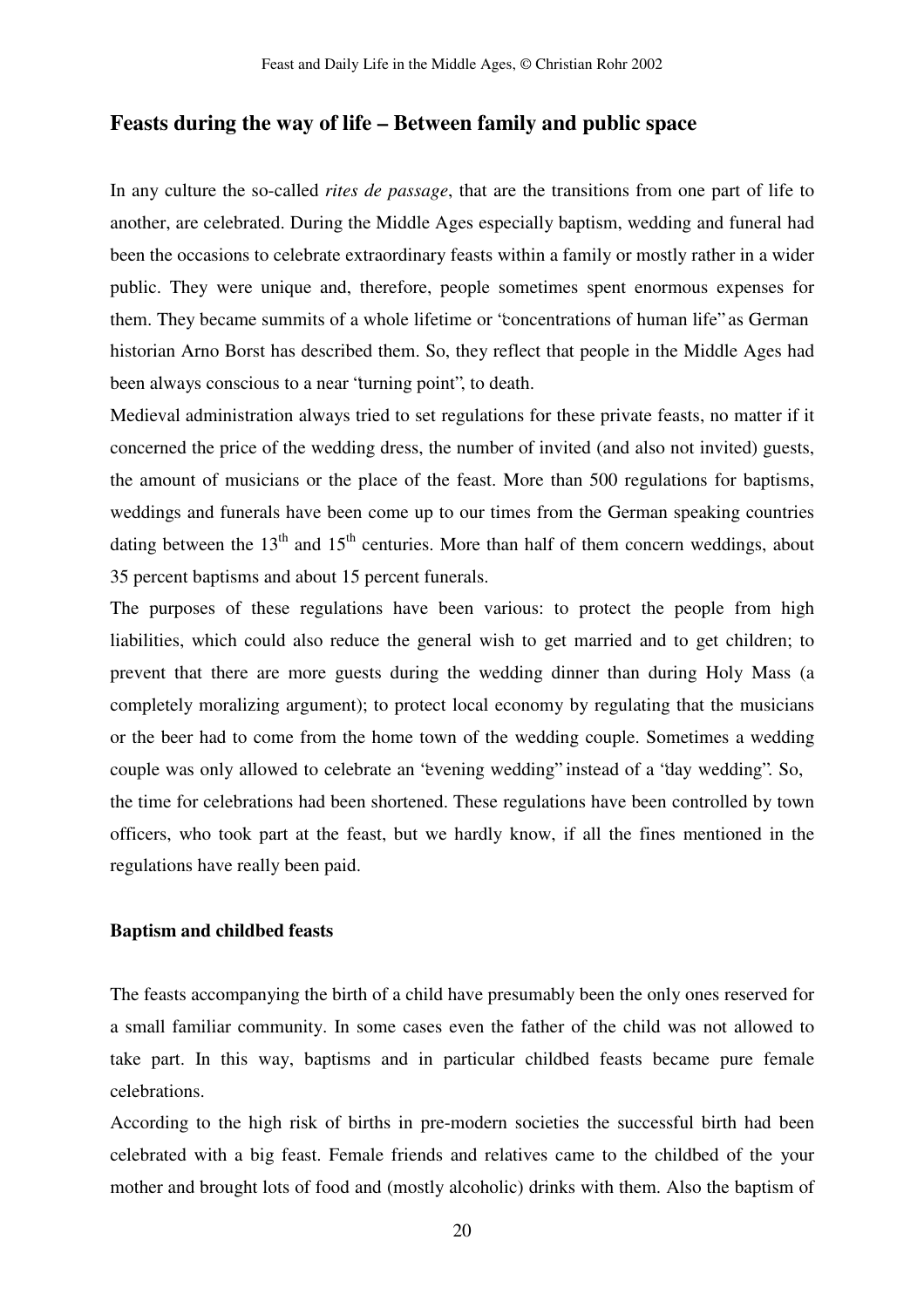the child had been a reason for large celebrations. Sometimes the preparations for baptism took so much time that the child had already died before. Following the common belief in the Middle Ages (and also until the early  $20<sup>th</sup>$  century), this child was, then, lost to the devil. Therefore, some clergymen criticized in their sermons these attitudes to prepare a big banquet and to look for up to nine godfathers and godmothers. The end of childbed and the reintegration of the young mother into community have also been celebrated. After going the Holy Mass for the first time after accouchement the group of women visited a pub, where they might have drunk as much as their husbands.

Especially at the end of the Middle Ages the public authorities wanted to get power upon these mere female celebration communities. They tried to reduce the amount of women, who were allowed to come to childbed; they regulated the dishes and the amount of alcoholic beverages during baptism; they tried to observe all professions reserved for women, such as midwifes. Instead of them, male doctors took part during births more and more.

#### **Wedding**

Without any doubt, weddings have been the most important feast within the circle of life. On the one hand, they were often celebrated within the whole community of a village or within at least a large urban community. On the other hand, this public has been not obligatory; according to medieval rites a marriage did neither need the participation of the relatives nor a Holy Mass to promise the wedding to each other. If a man and a woman did so without anyone around, the wedding was, nevertheless, valid forever, but normally the family and some relatives took part. Contrary to antique Roman wedding attitudes, there had been no divorce possible except for very special reasons.

The wedding consisted of several steps: After the father of the bride had agreed to the marriage, the couple came together for the engagement, which constituted the centre of the whole wedding. If the couple had been rich, all questions concerning their property had been decided in an oral or written treaty. Then, the wedding couple gave their hands to each other or drank for the good luck of the marriage. In this way, the bride changed into the "property" of the bridegroom, shown by various symbols: the bridegroom stepped on the foot of the bride or dedicated a slipper to her – a sign that she had to live in his house from now onwards. So, the German expression "Pantoffelheld" (hero of the slippers) for a man, who stays at home and has no power towards his wife, reflects the other way round of this wedding attitude.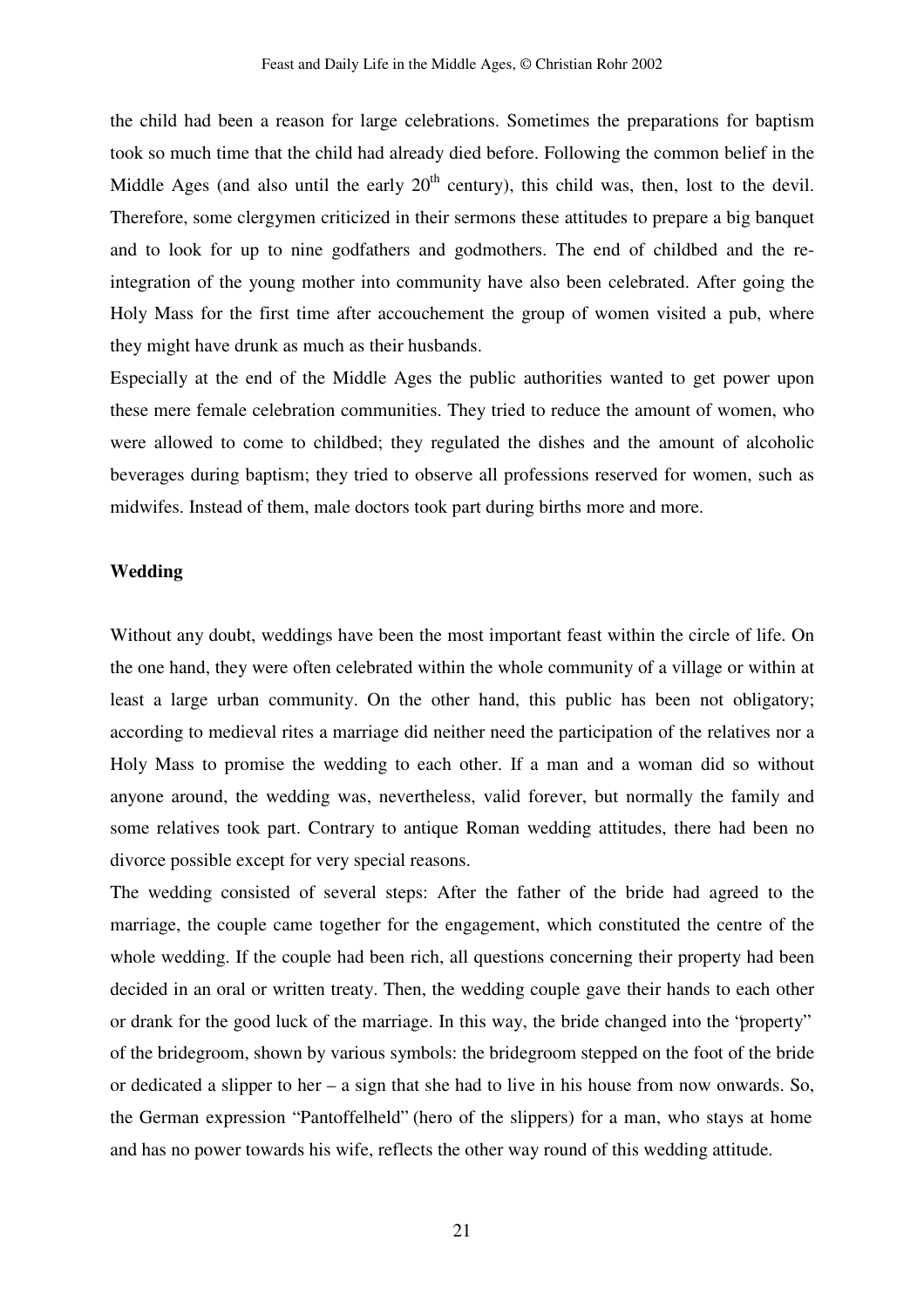After these ceremonies the couple spent their wedding night, and on the next day they went to church for the wedding mass. After all the marriage was brought into a wider public for the wedding banquet. The guests also brought presents with them, for instance animals or tools for the household, but also symbolic things like scissors for the bride, so that she can cut the ribbon of love, if her husband will not be faithful.

In any social class marriages had been mainly necessary for several reasons, but not often for love. Peasants married, because it had been impossible to do all the work on the fields and in the house alone. Especially in the higher classes weddings served to strengthen and to increase the power of the dynasty. If a dynasty seemed to die out in the near future, the remaining female members of the family became even more attractive, no matter, if they were old widows. When the Babenberg dukes of Austria and Styria died out in 1246, Pøemysl Otakar of Bohemia married one of the last female members of the family, Margaret. Otakar was even less than 20 at this time, but Margaret more than 40. On the other hand, if a highly aristocratic couple married also because of their love, such as the later emperor Maximilian I and Mary of Burgundy in 1477, it had been worth reporting to the chroniclers.

## **Funeral**

From the Christian point of view, death did not constitute the end of life, but even more the "birthday" for eternal life. Also when celebrating the commemoration day of a saint, it has never been his "normal" birthday, but the day of his death on earth.

The procession within a funeral has been celebrated in most of the Christian churches with large expenses. Therefore, clergyman frequently criticised the behaviour to spend enormous sums of money for the funeral towel, the tombstone and the banquet. So, in some towns, such as Worms in Germany, the funeral banquet had been completely forbidden, and in other towns even the size of the candles had been regulated.

Especially among high aristocracy, kings and queens in the Late Middle Ages the funeral served as a last representation of the sovereign, but at the same time as the first representation of his successor. Therefore, the originally private character of a funeral had been given up. This way to show status had been extremely important for any dynasty, because the feudal system was built on personal relationships of subordination, and in fact there had not been a hereditary monarchy. In this way, sovereigns looked for specific burial places to follow extant traditions.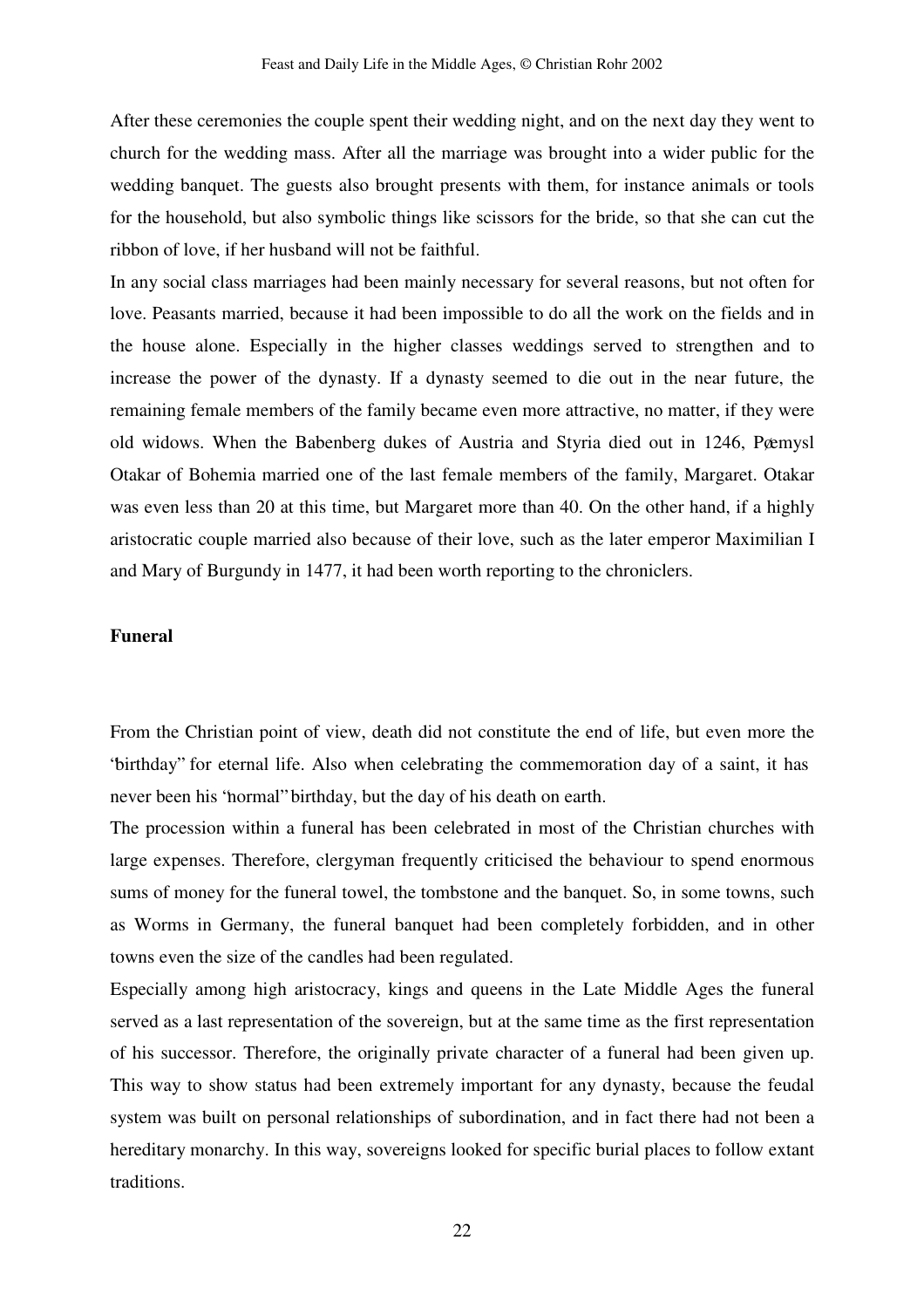The funerals during the late  $15<sup>th</sup>$  and  $16<sup>th</sup>$  centuries sometimes lasted for several months. When the Holy Roman emperor Frederic III died in 1493 in the Austrian city of Linz, his body had firstly been presented to the public for three days in a sitting position. Then, secondly, his heart and other inner organs were buried separately in the parish church of Linz. Thirdly he was brought to Vienna, the capital of his empire, and presented to the public also there, but in a lying position. Nine days after his death he was buried in Vienna provisionally; six bishops and many other high clergymen took part at this event. Four months later, after large preparations, Frederic was buried for a second time. According to the sources, nearly 9000 holy masses had been celebrated for him at this time, and 80.000 people watched the procession. Even if these numbers are seemingly far too high, they nevertheless show that the funeral for an emperor had been an event of representation for a large public. Finally, 20 years after his death, Frederic was buried for a third time, when his precious marble sarcophagus had been finished.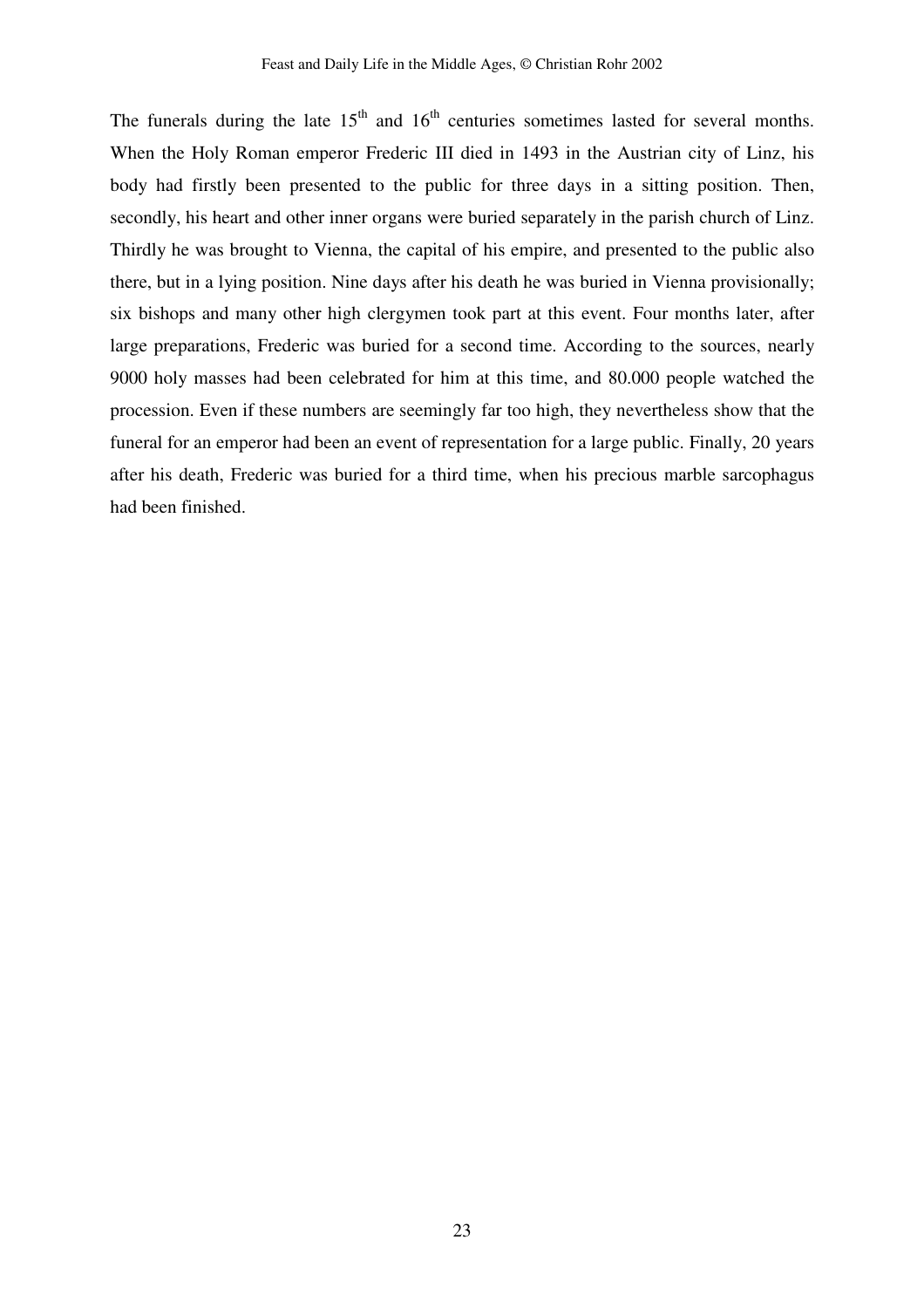# **Public feasts**

## **Feasts accompanying the emperor, king or pope**

"God may beware us of any disaster … and of that the emperor will come too often to our town", had been a common proverb in the Middle Ages. Indeed, the arrival ( *adventus*) and the lodging of the sovereign constituted a marvellous spectacle, but the expenses had to be paid mostly by the hosts. Even if the frequent visit of the emperor might have been honourable for the town, paying for him and his court could quickly diminish the wealth of a town.

The emperor or king did not only arrive at the town, he even appeared, especially when he came for the first time after his coronation. The so-called *adventus* followed a tradition from Greek and Roman antiquity, when the emperor had been worshipped both as sovereign and as god. Triumphal arches, decorated with relieves celebrating his deeds, were erected just for the moment, when the victorious leader of the imperial army marched through the Forum Romanum to the Capitol Hill. In Christian Late Antiquity and in the Middle Ages, however, these *adventus* emphasized the eminent position of the king, which was given to him by god himself. The sovereign, in fact, stood on a level of his own, as a mediator between heaven and earth. It constituted a permanent ceremony within the Byzantine Empire, whereas in the West this tradition got lost for some centuries. Under the reign of Charlemagne this ritual has been re-invented, and it became an important constitutional ceremony to show the monarch as an almighty person. The arrival of the emperor also symbolizes the idea of medieval reigning attitudes by travelling from palatinate to palatinate.

The symbolism of the *adventus* can be clearly seen, when analysing the adventus of Charlemagne in Rome before his coronation on Dec.  $25<sup>th</sup>$ , 800. During his earlier visits in Rome (774, 781 and 787) he was received and honoured by the representatives of the town one mile outside the city walls. Then he was accompanied to the cathedral St. Peter, which was located outside the town at this time; there the pope himself received him. In this way, Charlemagne was declared a honourable foreign sovereign, but he stood clearly at a lower step than the Byzantine emperor. When Charlemagne returned to Rome in November 800, he was received by pope Leo III and the representatives of the city twelve miles outside the town. Then he approached to the city in a triumphal procession. In this way, Charlemagne was elevated to a higher than the Byzantine emperor, who had the privilege to be received six miles outside the city walls. Nevertheless, we should not forget that pope Leo III had visited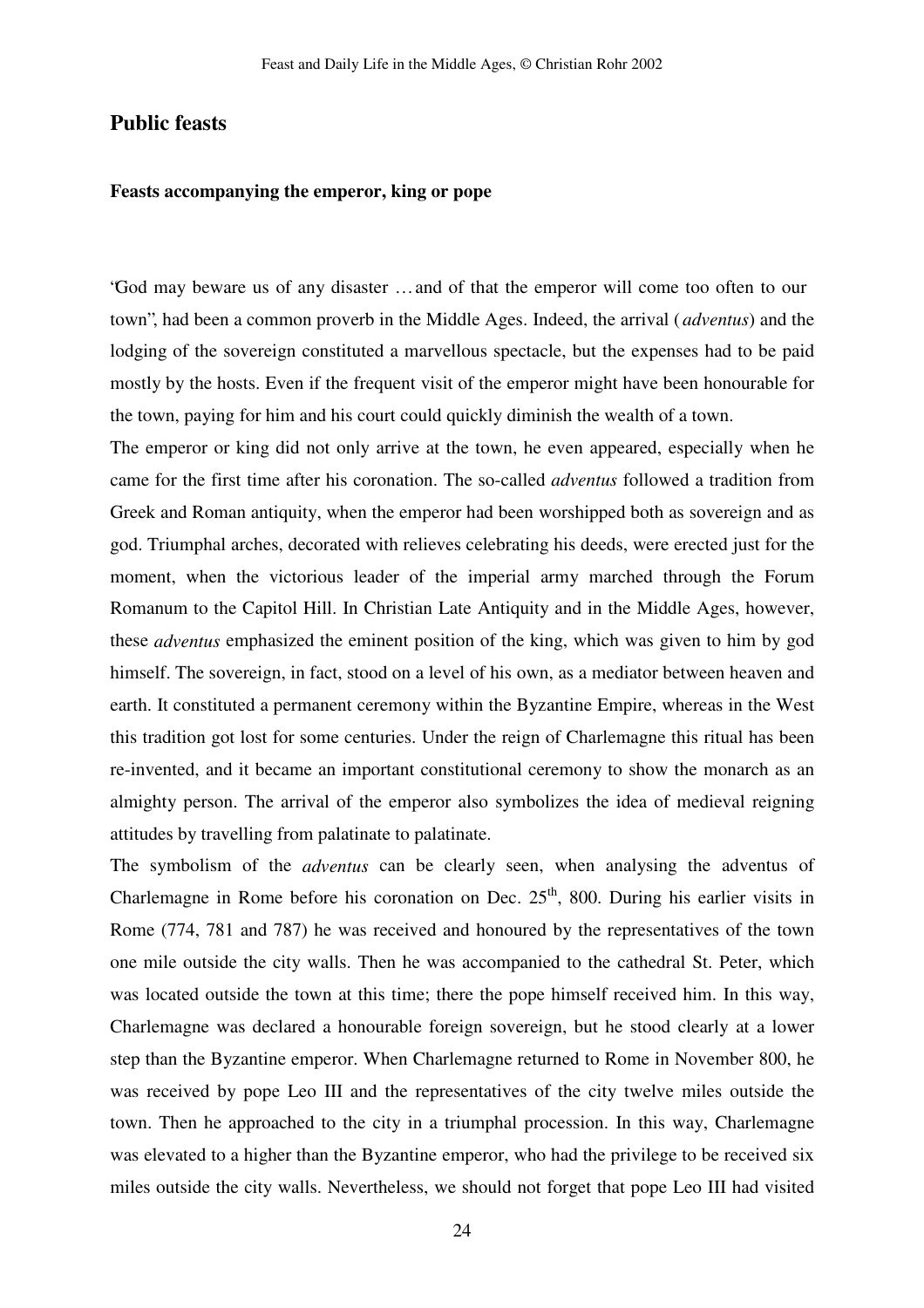Charlemagne in Paderborn one year before and had asked for his protection, because in Rome he had been accused of corruption and other severe punishable acts.

During an *adventus* there have mostly celebrated large feasts among the common people including banquets and dancing. When the Holy Roman emperor Frederic III arrived in Frankfurt for the first time, he presented a big ox to the public, which had been filled with a veal, a pork and a chicken. In addition to that, wine came out of a fountain. During the *adventus* it happened for the only time that people could see their emperor. The extreme difference between the living attitudes of the common people and the monarch will have caused a very strong impression.

Also the popes seem to have celebrated their *adventus* in a similar way, although we have hardly any notice about them. When they travelled around in their territory in nowadays middle Italy they took a large court with them, consisting of about 500 people. One of the few reports, written by Richard of San Germano in the 13<sup>th</sup> century, is quite remarkable. Richard also mentions that there took place a tournament to honour the pope. However, for many other occasions the popes had explicitly forbidden these cruel games and had even threatened the knights with the exclusion of the Christian community.

# **Chivalrous and bourgeois tournaments and Round Table feasts**

Tournaments constitute the most typical event in a chivalrous life. The knights could represent themselves at such a feast, and therefore these feasts are often very well documented. Nevertheless, the new upper classes in the towns tried to imitate the courtly culture by organizing tournaments inside the towns. During the Fastnacht the craftsmen made even jokes of the tournaments: they rid on wooden wagons instead of on horses, they wore dresses like fools or were accompanied by fools and even monkeys, they used helmets with funny decoration, such as sausages or windmills made of playing cards. The knights, however, tried to exclude the town citizens by introducing strict rituals: the invitation by the herald, the review of the helmets on the evening before the tournament, the specific rules for the battles themselves.

There are two different types of tournaments, the so-called buhurt and the so-called joust. Originally, only mass battles (buhurt) took place. Two teams tried to capture the members of the rivals or to beat down the helmet decoration by using non-sharpened swords or clubs. During a joust always two fighters tried to push the other one from the horse with a long lance. Heralds served as organizers and judges of the tournament.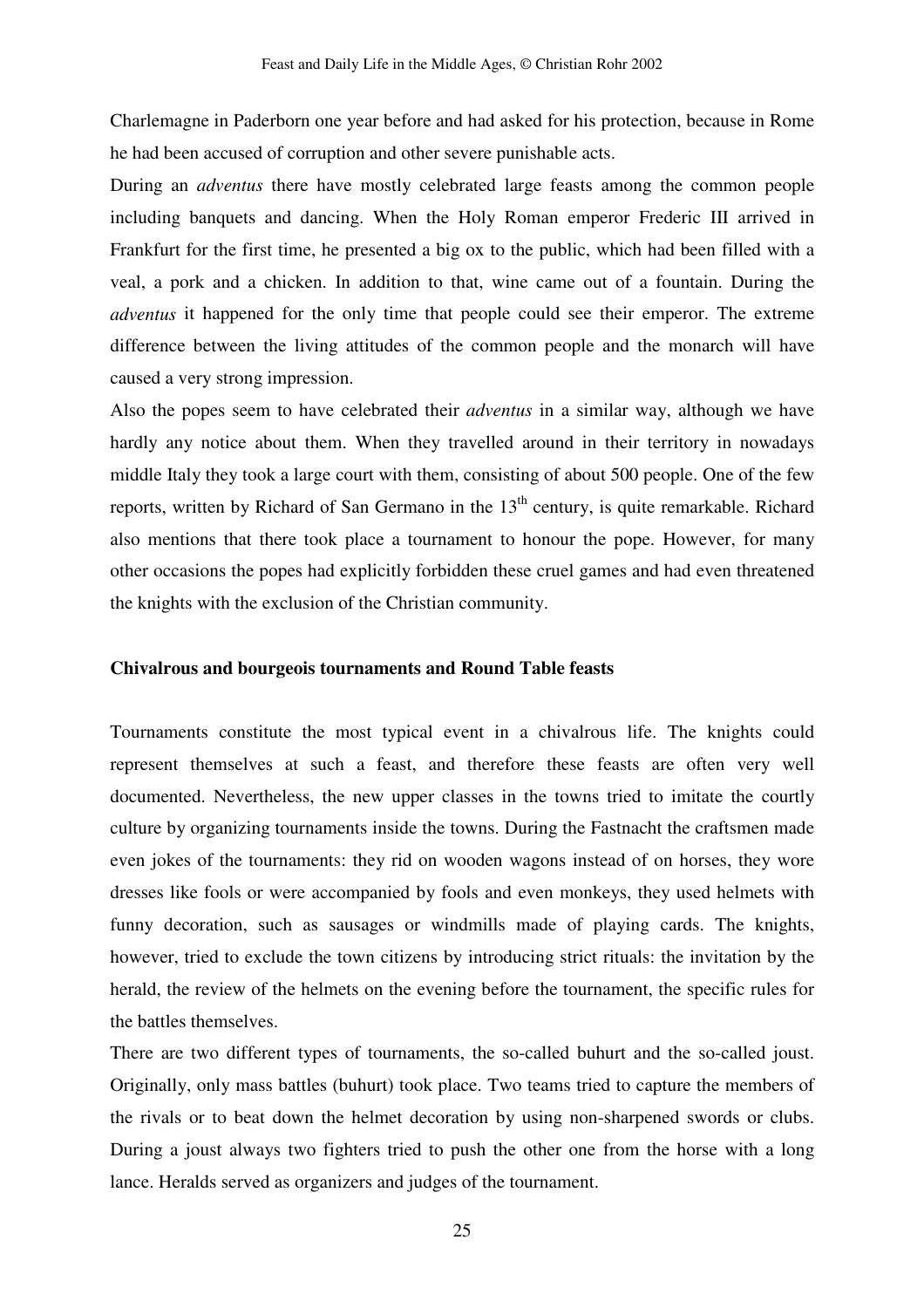Beside the tournaments, the chivalrous aristocrats wanted to distinguish themselves from other classes by celebrating Round Table feasts. Following the legend of king Artus and his companions the knights behaved according to specific rules, because also in the legend only the brave and righteous were allowed to approach to the Round Table. In Winchester castle, England there has survived a round table, which shows that the imitation of Artus had not only been fiction. Every place on the table is marked with the inscription of two names, the one of the hero in the legend and the one of the real person. However, the town citizens started to imitate even this feast.

#### **Urban feasts**

Most of the urban feasts, which have survived from the Middle Ages until now, are based on religious traditions, even if they are rather tourist spectacles nowadays. Until today the socalled *Palio delle Contrade* takes place in the Italian town of Siena on July 2<sup>nd</sup> and August 16<sup>th</sup>. On the central Piazza del Campo the quarters of the town compete with a horse ride in traditional costumes. It can be testified by written sources since 1147 and had got his nowadays form after a victorious battle against the permanent rival Florence in 1260. For this victory, the godmother Mary herself was said to have supported the Senese.

In the morning of the feast the jockey and his horse are blessed in the local church of the quarter. During that ceremony the jockey has to kiss the relics of the patron. So, he gets something like a religious aura. In the late afternoon, all quarters and all professions present themselves in a long procession, wearing historical costumes. At the end, the so-called *palio*, a fine ribbon made of linen, is brought to the main square on a wagon, which is drawn by white cattle. Finally, after waiting many hours in the sun together with more than 100.000 spectators, the exciting horse ride makes the crowd crazy.

There are similar feasts in many other towns in Italy and other countries, such as in Milan, Florence and Venice. In Venice the people lived side by side with the water inside a big lagoon. So, the sea was like a partner in their life. For this purpose, they renewed the wedding with the sea every year by celebrating a long procession. During the ceremony the highest representative of the town, throws a "wedding ring" into the water.

North of the Alps the town feasts were often connected with a big fair. The sovereigns, therefore, granted by charters that all merchants passing by had to come to the fair and had to present their goods for a fixed amount of days. So, the inhabitants could also buy some goods